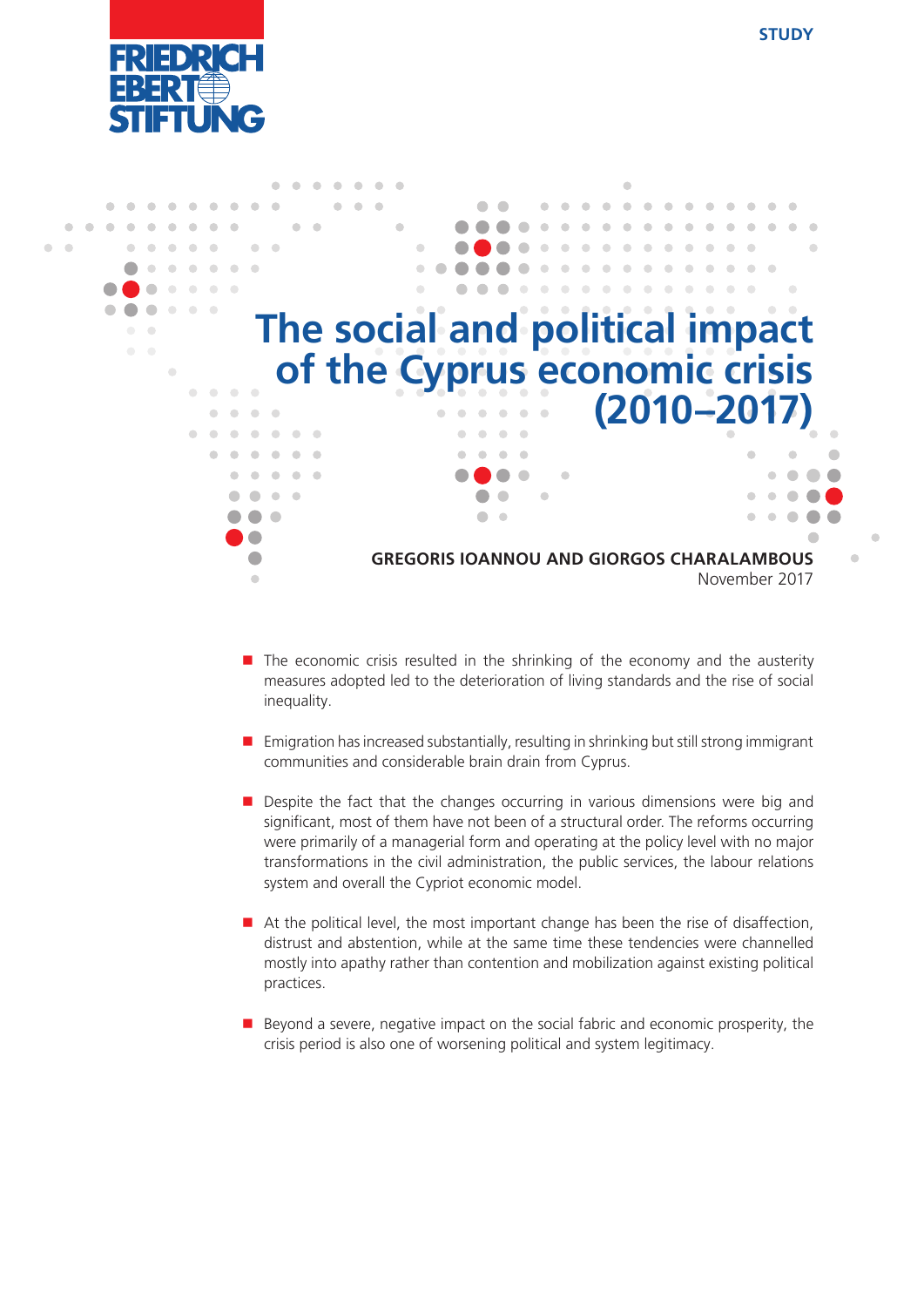

 $\bullet$ 

# **Content**

| 2. The development of the crisis and the Memorandum of Understanding (MoU)             |  |
|----------------------------------------------------------------------------------------|--|
|                                                                                        |  |
|                                                                                        |  |
| 5. Privatizations, reform of the civil service and the General Health Scheme (GESY) 12 |  |
|                                                                                        |  |
| 7. Conclusion: social inequality, brain drain and disengagement?  15                   |  |
|                                                                                        |  |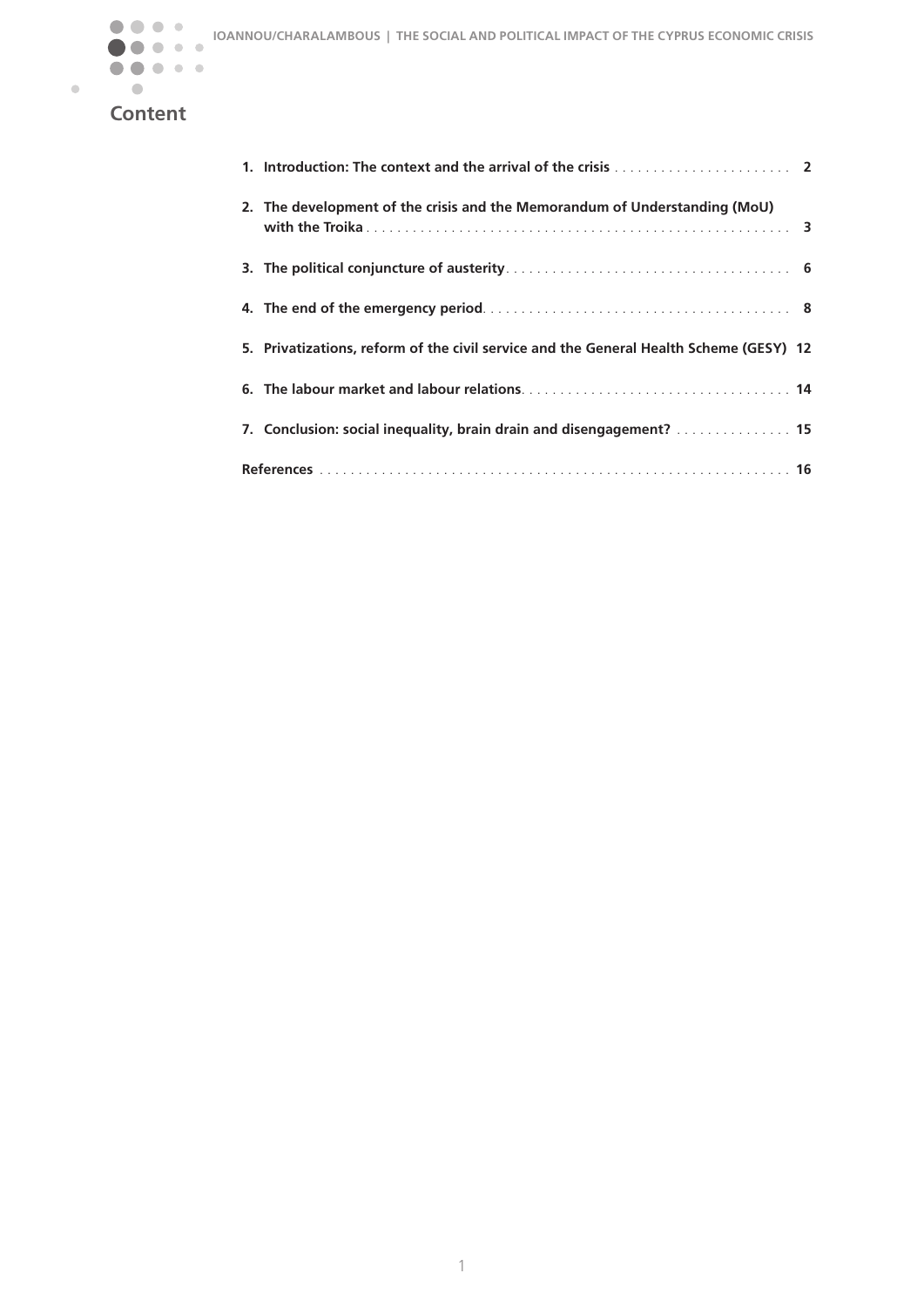#### 1. Introduction: The context and the arrival of the crisis

 $\bullet\bullet\bullet$ 

 $\sqrt{2}$ 

<span id="page-2-0"></span> $\blacksquare$ 

From the standpoint of late 2017, more than a year after the official end of the emergency period and on the eve of the 2018 presidential elections, a sober evaluation of the impact of the crisis on Cypriot society, economy and politics is both possible and timely. This is because we can examine not only the political decisions made and the legislative changes that took place but also their actual influence on Cyprus' social reality. We will discuss both the reforms made and the reforms that were not made, as well as the dynamics that shaped policy that was implemented in the crisis years in order to map the field in the current moment. At the same time, we will consider how the political system, that is the political, state and government institutions and agents, has responded to the widespread phenomena of political disaffection and distrust, as well as how a generalized sense of apathy towards Cypriot politics is increasingly but not exclusively reflected in climbing levels of abstention.

The economy of the Republic of Cyprus, after the watershed of the 1974 war, experienced a continuous growth and a significant expansion, resulting in a broader social transformation in the last two decades of the 20<sup>th</sup>century. By the 1990s Cyprus had been converted from a labour-exporting into a labour-importing economy, attracting immigrants from the Middle East, South East Asia and Eastern Europe under the status of »guest worker«. At the turn of the century, the key industries shaping the economic model of Cyprus were tourism, construction and banking. The entry of Cyprus into the EU in 2004 led to further growth of firstly the banking industry, driven by offshore banking, and secondly of the construction sector, driven by holiday houses in the coastal areas, sold primary to EU and foreign citizens. Agriculture shrank further while manufacturing declined substantially as a result of its inability to compete with lower labour and production costs of Asia, leading to the complete domination of the service sectors (Ioannou, 2015). The living standard and educational level of Cypriots rose substantially in this period, albeit unequally and not universally, while poverty was not eradicated.

At the labour market level, the main trend at the turn of the century was the slow but steady erosion of trade union power and collective bargaining in the private sector and the creation of an expanding

peripheral workforce that was excluded from the rights and benefits deriving from collective agreements. Unemployment remained relatively low throughout the first decade of the 21<sup>st</sup>century, and in fact the number of immigrant workers continued to grow, but so did the degree of irregular employment. This enhanced the segmentation of the labour force as a whole and the fragmentation of the workforce at the workplace level (Ioannou 2015). Immigrants, women and youth are concentrated in the low-paid and precarious segment of the labour force, often distanced by circumstances and choice from the trade unions and usually excluded from regular employment. Underemployment and temporary employment in particular had been on the rise from before the onset of the economic crisis, hitting overwhelmingly the young and the new entrants into the labour market.

The crisis arrived in Cyprus in 2009 in the form of a mild depression, which Dimitris Christofias's government dealt with by increasing spending in order to boost demand in the sectors of construction, tourism and banking. Indeed, moderate growth returned in 2010, but the unfolding of the European crisis affected the construction sector negatively as sales dropped and unemployment began to rise. The government attempted to impose a mild increase in profit and property taxes, but it could not secure a parliamentary majority for this. At the same time, the overt expansion of the Cypriot banks, on the one hand, and their connection with the Greek banking system on the path towards collapse, on the other hand, increased the pressure on state finances, which were only temporarily solved with a Russian loan to refinance national debt. The state was not in a position to rescue the two systemic Cypriot banks, seen as »too big to fail«, and as this became obvious, the Cyprus economy suffered a series of down-grading assessments by the rating agencies, which resulted in the exclusion of the state from the international financial markets by mid-2011. After this, the pressure on the government to proceed to measures of fiscal restraint and cutting of salaries in the public and broader public sector began to rise, becoming insurmountable (Pegasiou, 2013). The accident in the naval base at the village of Mari, resulting in the death of 13 people, isolated AKEL as the main governing party further. The President's popularity dropped substantially and this may have led the government to adopt the first series of austerity measures under the pressure of mounting criticism of the economy.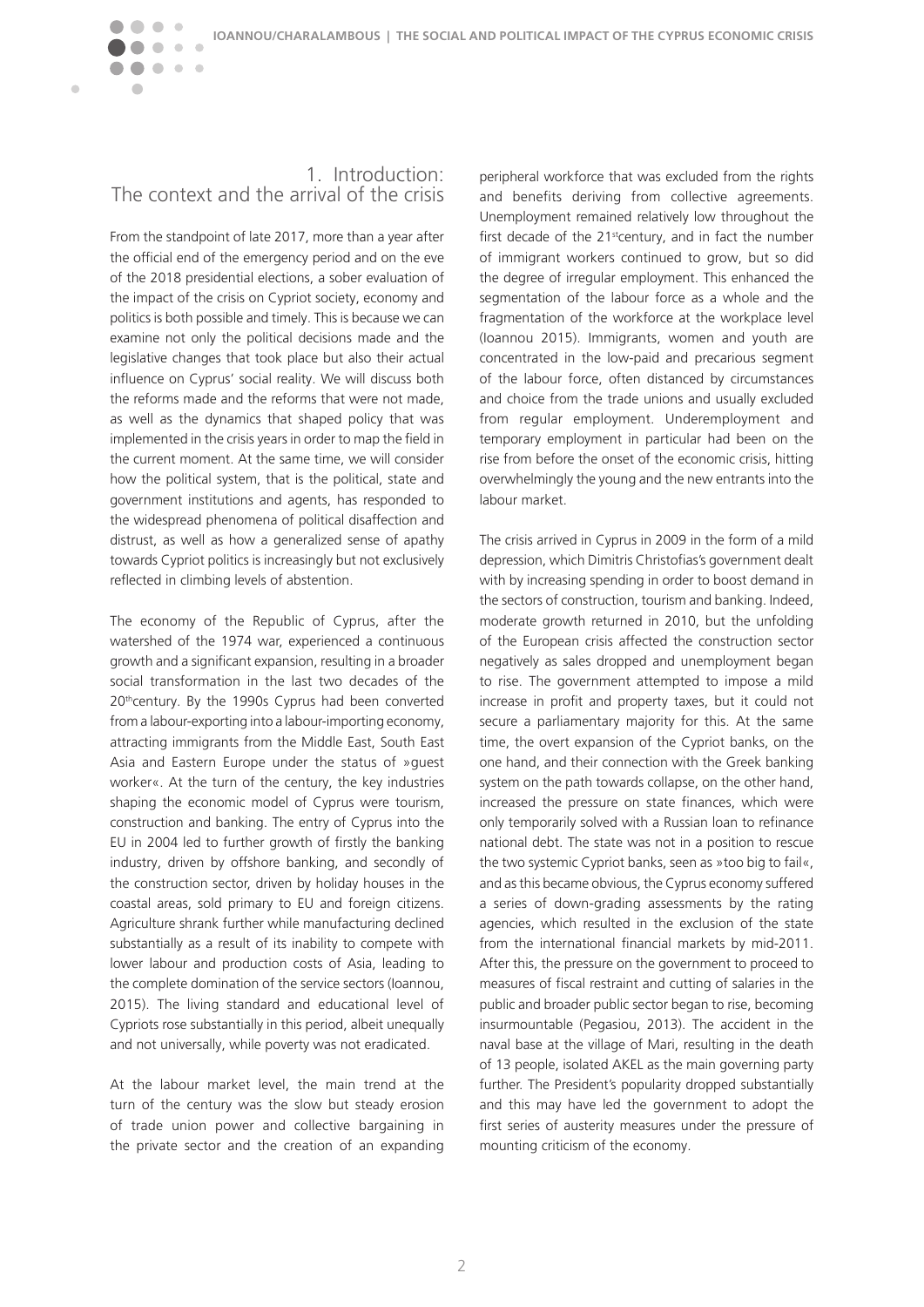The first austerity measures implemented in the autumn of 2011, chiefly through Finance Minister Kikis Kazamias, included a general freeze on all wages in the broader public sector, including the cost-of-living-adjustment  $(COLA)$ ,<sup>1</sup> a 10% decrease inall new newcomers in the broader public sector (also affecting all employees with temporary contracts up for renewal), a series of increases in the contributions civil servants make to various state and social insurance funds, a 2% VAT increase and a 3% tax increase on income from dividends (PEO, 2011). They were also accompanied by a series of support measures to businesses, such as sponsoring the hiring of unemployed, investing in infrastructure and securing loans with state guarantees, easing licensing procedures, etc. These measures were adopted against the will of all trade unions and passed after a unanimous agreement of the parliamentary parties, by-passing »social dialogue«, which was seen as an unnecessary luxury in the crisis conditions.

 $\qquad \qquad \bullet$  $\blacksquare$ 

 $\bullet\hspace{0.1cm} \bullet\hspace{0.1cm}\bullet\hspace{0.1cm} \bullet$ 

 $\sqrt{2}$ 

Ċ

<span id="page-3-0"></span> $\blacksquare$ 

The political context at the onset of the crisis was especially unusual for both Cypriot and European standards. The historical left-wing party in Cyprus, AKEL, had entered the executive in 2008 as the chief governing party for the first time. Beyond that, the President, Dimitris Christofias, was the party's long-serving General Secretary. Christofias had won the elections after facing right-wing candidate Yiannakis Kasoulides in the second round, in an especially polarised climate where both main issues dividing Greek Cypriot society – the Cyprus problem and the economy – played out in heavily ideological and confrontational ways. Five years later, by the end of 2012, the general political climate in relation to the left could not have been more different than in early 2008, eventually revealing that AKEL's endeavour in office was fraught with risks to begin with (see Charalambous and Ioannou, 2015).

#### 2. The development of the crisis and the Memorandum of Understanding (MoU) with the Troika

During 2012, unemployment in general and youth unemployment in particular were rising exponentially as the depression was deepening. Simultaneously, the new rules of the European Central Bank, which were about to come into force, effectively meant that the Cypriot banks would need extra capital, but they were unable to secure it. The state itself began to face increased difficulty in refinancing its debt and the savings achieved through the 2011 spending cuts proved insufficient to reverse the rapidly deteriorating situation. The second largest bank in Cyprus, Laiki Bank, turned to the state, which bailed it out, but when the Bank of Cyprus was unable to meet its capital needs – and in the absence of any available means at the disposal of the government – the Republic applied to the European Stability Mechanism for assistance.

At the level of the real economy, many small businesses faced increased liquidity problems with a substantial proportion of them having to shrink their operations or even close down. Rising unemployment put further pressure on wages and diffused job insecurity to previously secure and well-paid workers in most industries (Ioannou, 2016). Irregular employment, undeclared work and underemployment also rose as the only options for the unemployed, while a substantial proportion of those previously employed on a regular basis also began to experience job insecurity. Many employers began to unilaterally cut wages and benefits, while there were also many instances of delayed payment of wages in 2012. At workplaces with a strong trade union presence several strikes took place. However, the norm was to negotiate the temporariness of the various cuts and to sign interim memoranda or interim collective agreements in order to ensure that the labour retreat would happen in an organized manner.

The negotiations with the Troika took place in the second half of 2012, and, although an agreement was reached on the fiscal terms of the MoU by November, the Troika decided to wait for the completion of the data collection with respect to the banking sector that was due in January 2013 and to sign a comprehensive agreement with the new government that was to take over in February. Nevertheless, in December 2012, the Cypriot parliament voted for all the legislation needed for the fiscal part of the Memorandum and enforced all the austerity measures, except the increased property tax.

<sup>1.</sup> COLA is an indexation system that automatically adjusts wages to the current inflation rates as estimated by a price index, based on a bundle of basic consumption products. It was instituted after prolonged worker mobilizations in the early 1940s, and it is included in collective agreements.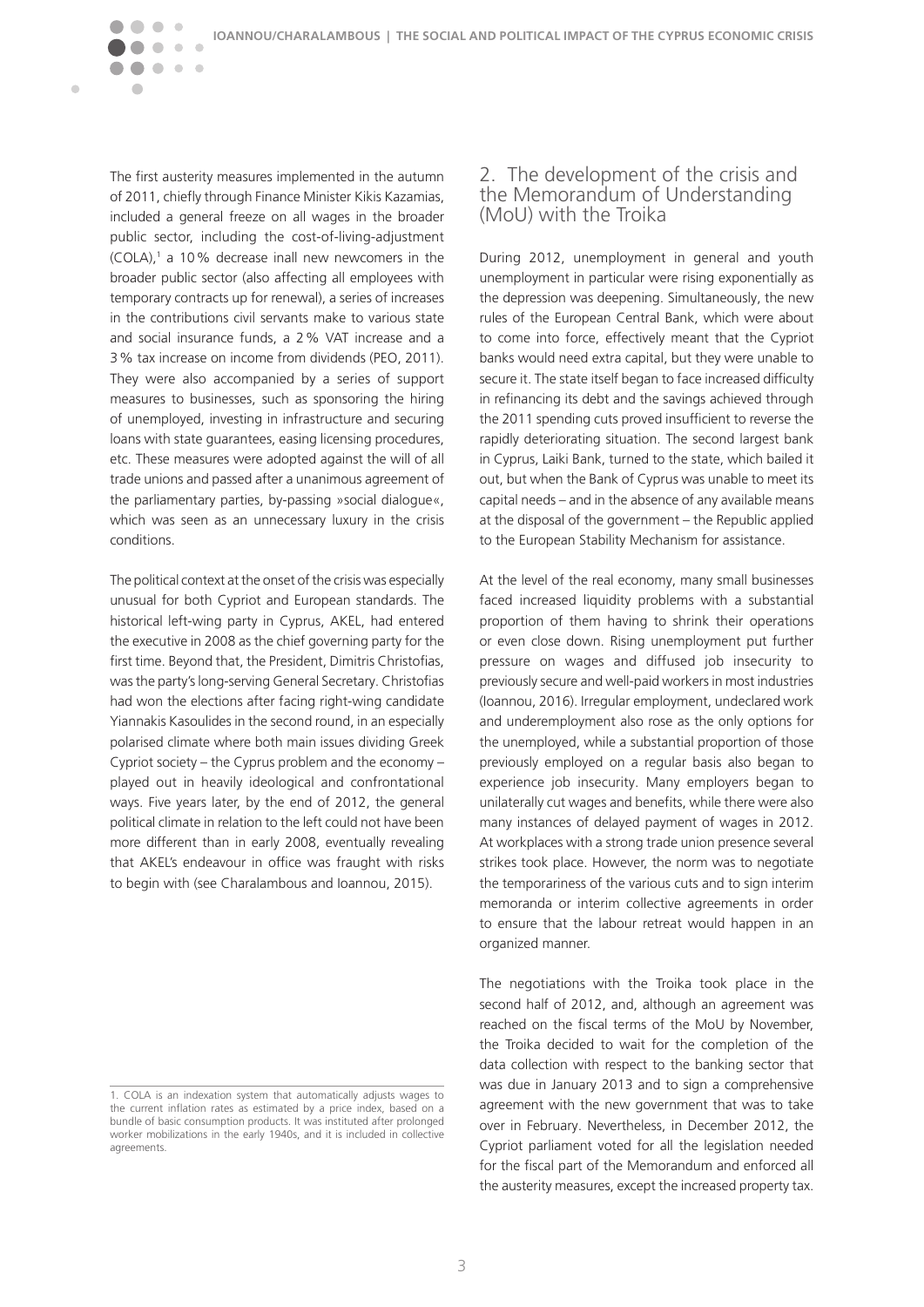

| Table 1: Summary of main austerity measures in Cyprus (2011-2015) |  |  |  |  |  |
|-------------------------------------------------------------------|--|--|--|--|--|
|-------------------------------------------------------------------|--|--|--|--|--|

|      | <b>Social provisions</b>                                                                                                                                                                                                                                                                                                                                                                                                                                                                                                                                                                                                                                                                                             | <b>Taxation</b>                                                                                                                                                                                                                                                                                                                                    | <b>Public Sector</b>                                                                                                                                                                                                                                                                                                                                                                                                                                                                                                                                                                                                                                                                                                                        |
|------|----------------------------------------------------------------------------------------------------------------------------------------------------------------------------------------------------------------------------------------------------------------------------------------------------------------------------------------------------------------------------------------------------------------------------------------------------------------------------------------------------------------------------------------------------------------------------------------------------------------------------------------------------------------------------------------------------------------------|----------------------------------------------------------------------------------------------------------------------------------------------------------------------------------------------------------------------------------------------------------------------------------------------------------------------------------------------------|---------------------------------------------------------------------------------------------------------------------------------------------------------------------------------------------------------------------------------------------------------------------------------------------------------------------------------------------------------------------------------------------------------------------------------------------------------------------------------------------------------------------------------------------------------------------------------------------------------------------------------------------------------------------------------------------------------------------------------------------|
| 2011 | • Re-examination of all state<br>benefits, with a view to their<br>reduction through the introduction<br>of income criteria<br>• 15% reduction in all shift benefits<br>of nursing personnel for night<br>shifts and 35% for Sundays and<br>public holidays<br>• Freezing of COLA<br>• Immediate penalty of 6% for early<br>retirement under the Government<br>Employee Pension Scheme (GEPS).                                                                                                                                                                                                                                                                                                                       | • VAT increase of 2%, and a 3% tax<br>increase on income from dividends<br>• Increased excise duties for<br>tobacco, alcoholic drinks, and<br>motor fuel.<br>• A 1% tax increase on dividends<br>and 0.015% tax increase on<br>deposits.                                                                                                           | • General wage freeze in the<br>broader public sector, a 10%<br>wage decrease forall newcomers<br>in the broader public sector (also<br>affecting those on temporary<br>contracts upon their renewal)<br>• Small increases in public sector<br>workers' contributions to various<br>state and social insurance funds<br>• Temporary and scaled<br>contributions of all wages<br>(including the private sector)<br>• Introduction of a permanent<br>contribution for all government<br>employees towards pension<br>entitlements<br>• Salary cutsfor all public sector<br>health professionals<br>• Reduction of 13th salary by 50%<br>in the $€1000-1500$ bracket and<br>75% in the above €1500 bracket                                     |
| 2012 | • Reduction in social transfers by<br>10%<br>• Reduction in the Easter, Christmas<br>and Food allowances as well as<br>abolition of heating and funeral<br>allowance<br>• Abolition of marriage allowance<br>• Increase in the statutory retire-<br>ment age by 2 years, to 65, and<br>permanent 12% cut in pensions<br>for life for those retiring early, that<br>is at 63<br>• Further suspension of COLA in the<br>greater public sector until COLA<br>reform is implemented<br>• Freeze in pensions 2013-2016<br>• Increase in contributions to Social<br>Insurance by 1% from 2014<br>onwards (0.5% for employees and<br>0.5% for employers)<br>• Rationalisation of child allowance<br>through income criteria | • Introduction of a 20% tax on<br>National Lottery winnings of<br>€5,000 or more<br>• Taxation of allowances of upper<br>level civil servants<br>• Increase in the standard VAT rate<br>from 18% to 19%<br>• Increase in class hours for teaching<br>staff in public sector.<br>• Further reduction by 3% of<br>pensions in greater public sector. | • Reduction of the number of<br>government employees by 250 per<br>year (1250 in total)<br>• Reform of shift-work system to<br>reduce overtime remunerations by<br>20% in 2013, an additional 10%<br>in 2014 and maintain the amount<br>paid for 2015<br>• Reduction of preferential<br>treatment for specific groups of<br>employees, like members of the<br>army and police force, regarding<br>the occupational pension plans,<br>particularly concerning the<br>contribution to the lump-sum<br>benefits<br>• Reduction of the number of<br>civil servants by at least 5,000 in<br>$2012 - 16$<br>• Freeze on hiring hourly paid civil<br>servants<br>• Allowing only one new hiring for<br>every five retiring in health and<br>safety |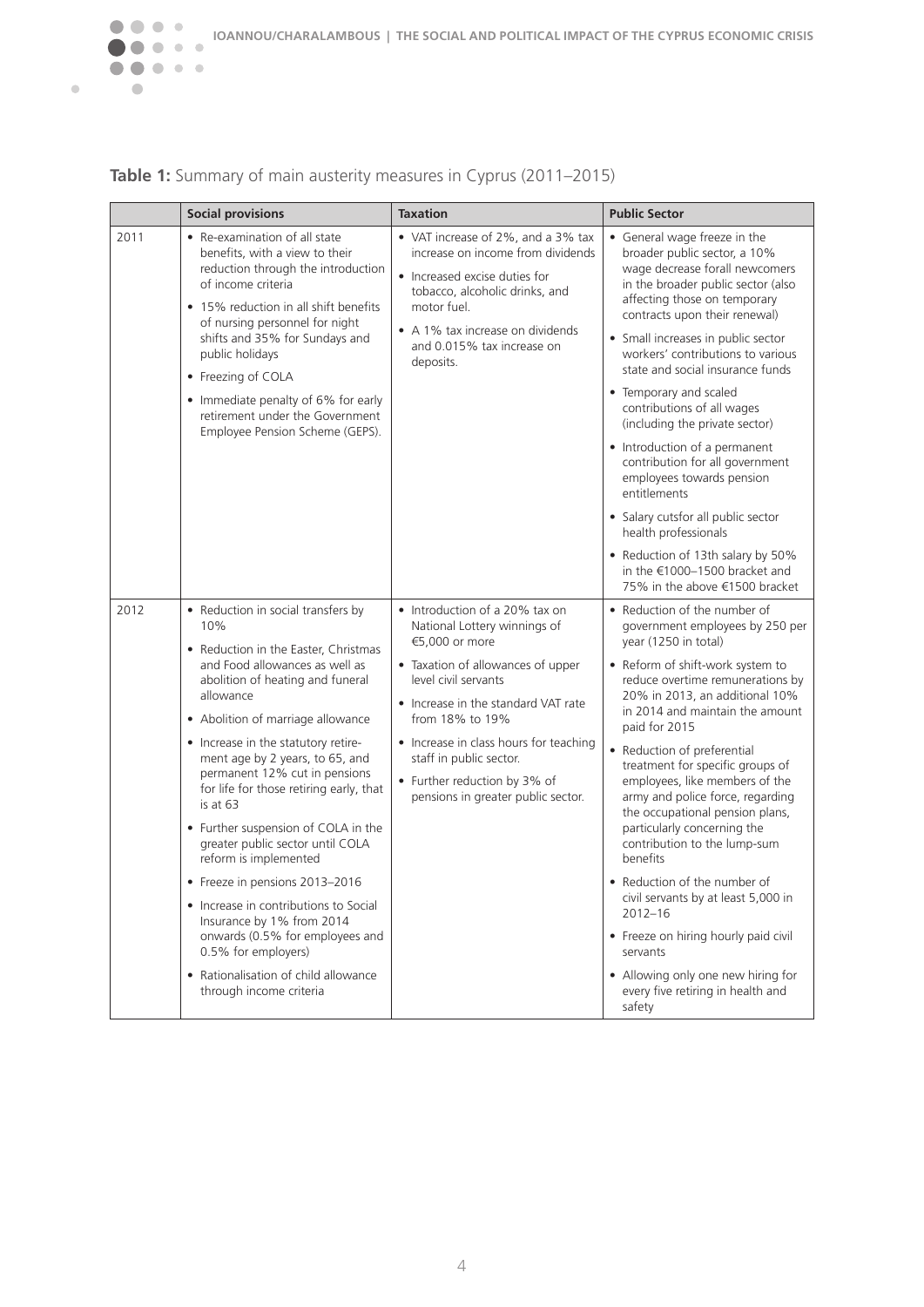|                  | <b>Social provisions</b>                                                                                                                                                        | <b>Taxation</b>                                                                                                                                             | <b>Public Sector</b>                                                               |
|------------------|---------------------------------------------------------------------------------------------------------------------------------------------------------------------------------|-------------------------------------------------------------------------------------------------------------------------------------------------------------|------------------------------------------------------------------------------------|
| $2013**$         | • Reduction in provisions for<br>housing plans by €36 million<br>• Further rationalization of Easter<br>allowance<br>• Ending free health care and<br>transport for pensioners. | • Increase in fees for public services<br>by at least 17% of the current<br>values<br>• Increase in excise duties on                                        | • Privatization of the<br>telecommunications, electricity<br>and ports authorities |
|                  |                                                                                                                                                                                 | tobacco products, in particular on<br>fine-cut smoking tobacco, from<br>€60/kg to €150/kg                                                                   |                                                                                    |
|                  |                                                                                                                                                                                 | • Increase in excise duties on<br>cigarettes by €0.20/per packet of<br>20 cigarettes                                                                        |                                                                                    |
|                  |                                                                                                                                                                                 | • Increase in the statutory corporate<br>income tax rate, from 10% to<br>12.5%                                                                              |                                                                                    |
|                  |                                                                                                                                                                                 | • Increase in tax rate on interest<br>income, from 15% to 30%                                                                                               |                                                                                    |
|                  |                                                                                                                                                                                 | • Reform of the tax system for<br>motor vehicles, through the<br>annual road tax, the registration<br>fee and excise duties, including<br>motor fuel duties |                                                                                    |
|                  |                                                                                                                                                                                 | • Update 1980 property valuations<br>through application of the CPI<br>index for the period 1980 to 2012<br>to raise at least €70 million in<br>taxes.      |                                                                                    |
| $2014 -$<br>2015 | • Reorganisation of the public<br>benefit system and introduction of<br>the Minimum Guaranteed Income<br>Scheme                                                                 |                                                                                                                                                             | • Privatization of Ports Authority                                                 |
|                  | • Reorganisation of additional small<br>pension scheme, resulting in the<br>reduction of beneficiaries as many<br>elderly were not able to complete<br>the necessary forms      |                                                                                                                                                             |                                                                                    |

\* These are the dates the measures were decided, independent of when they were implemented.

\*\* The measures taken in 2013 concerned the specification or the reconsideration of measures that were discussed in 2012 and were incorporated into the MoU.

Austerity measures were severe in all fundamental respects, but they differed from other countries in Southern Europe and especially from the Greek example because only some of these were of a structural order. More specifically, the legally imposed changes in the employment field were concentrated in the public and semi-public sectors, as the Cyprus voluntarist system of industrial relations renders collective agreements not subsumed into legislation (Yannakourou, 2016). To be more specific, the situation in the labour market

 $\bullet\bullet$ 

 $\bullet\hspace{0.4mm}\bullet\hspace{0.4mm}\bullet\hspace{0.4mm}\bullet$ 

◠  $\sqrt{2}$ 

 $\triangle$ 

 $\blacksquare$ 

deteriorated substantially and private sector employees suffered bigger losses during the depression (see further below), but at the same time the space was left open for future renegotiations of some of these cuts as there was no formal abolition of collective agreements (PEO, 2017).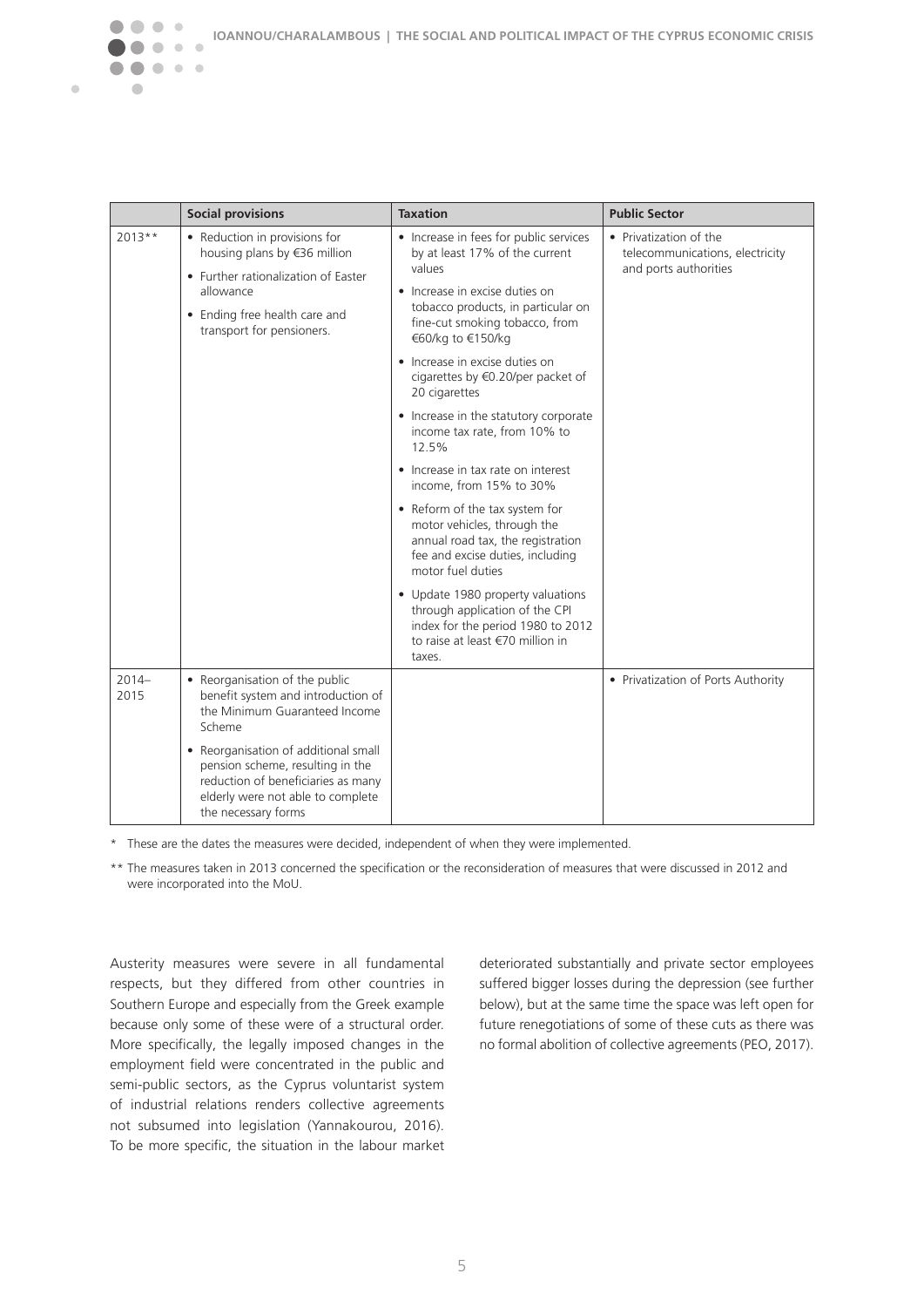#### 3. The political conjuncture of austerity

 $\bigcirc$  $\blacksquare$ 

 $\bullet\hspace{0.1cm} \bullet\hspace{0.1cm}\bullet\hspace{0.1cm} \bullet$ 

 $\sqrt{2}$ 

 $\sqrt{2}$ 

<span id="page-6-0"></span> $\blacksquare$ 

After the Mari accident, the near economic collapse that followed with the banking crisis and its management and the MoU with the Troika, Christofias was not in a position to run in the 2013 elections. AKEL itself was inevitably damaged not only by the anti-communist<sup>2</sup> wave that resurfaced after the Mari accident and the intense hostility of the media, but also – and more importantly – by the inability of its government to offer any other alternative to the austerity measures negotiated with the Troika. AKEL opted for a moderate liberal as its candidate in the presidential elections and was able to endure and limit its electoral damage. After moving into opposition, AKEL was able to step up its anti-austerity rhetoric and staged some street protests and voted against several bills related to Memorandum. It even raised the issue of debating Cyprus remaining in the Eurozone, but after the other parties rejected it, it shelved its proposal. AKEL had some further electoral retreat in the European elections in 2014 but it retained its institutional power and managed to elect again two out of the six MEPs.

Since long before 2012, opposition to AKEL and the Christofias government had been five-party strong, criticising the party on multiple fronts simultaneously: a number of scandals involving public officials; the catastrophic explosion in the village of Mari; yet another stalemate on the Cyprus Problem, combined with accusations of the government compromising too much on key national issues; a bloated public sector, for which in fact previous governments had to be blamed; and the entrance of the country into the European Financial Stability Fund (EFSF) at a time when massive protests against austerity were happening in much of the rest of Southern Europe (Charalambous, 2014).

At the end of AKEL's particularly difficult trajectory inside executive government, a new right-wing government, headed by DISY leader Nicos Anastasiades, was elected into office in the second round of the 2013 elections,

riding on a 57.5% share of the votes. $3$  Voter abstention reached its highest levels since the establishment of the Republic, with approximately 16.5% abstaining in the first and 18.5% abstaining in the second round. A very sharp drop in turnout at the country's first-order elections was further accompanied by a record in blank and invalid votes cast, as well as a large number of new voters who hadnot even registered. Electoral behaviour, and in particular whether to vote or not for the incumbent party (AKEL), seems to have been considerably driven by a retrospective ›sociotropic‹ evaluation of the economy. Therefore, many votes lost by AKEL can be connected to deteriorating economic conditions (Kanol and Pirishis, 2017).

The 2013 Presidential elections did not, however, only witness the government alternate from left to right and a mediocre result forAKEL candidate, Stavros Malas, who lost to Anastasiades in the second round, but also one new player. Veteran politician and former AKEL ally, Giorgos Lillikas, was established as an important persona in the politics of the centre, attracting voters from across the spectrum. Although evidently a member of the political and social elite, Lillikas embraced an antiparty, anti-corruption, anti-left-right and pro-ordinary people profile, which attracted 25% of the electorate; an unprecedented result given that he was backed only by the fourth party in size, EDEK.

The bail-in part of the Memorandum, agreed in March 2013, sent huge shock waves through the economy and constituted a significant moment not only for the evolution of the crisis in Cyprus but also for developments at the EU level. It was the first time that a bail-in agreement was enforced in the Eurozone and – had the original agreement been accepted – this would have been the first time the rule of guaranteeing deposits of up €100,000 was to be violated. The original agreement stipulated a universal cut on all accounts at all banks in Cyprus at the level of 6.7% for the first €100,000 and 9.9% for anything above. This provoked serious reactions expressed through protests and other forms of pressure on the parliamentary parties which eventually voted against it in parliament. Even the main governing party DISY did not vote for the deal and abstained, reflecting the class divisions of its electorate.

<sup>2.</sup> The main characteristic of this anti-communism wasthat the »incompetence« with which Christofias was accused was directly connected to his ideology and politics. The resurfacing of this anticommunism sentiment was instrumental in not placing any blame on the army leadership, although it had more direct responsibility for the accident in Mari,or the Central Bank Governor,although he was more directly responsible for the developing crisis in the banking sector.

<sup>3.</sup> This percentage nevertheless reflected a lower number of real votes than Christofias who had been elected with 53.4%in 2008.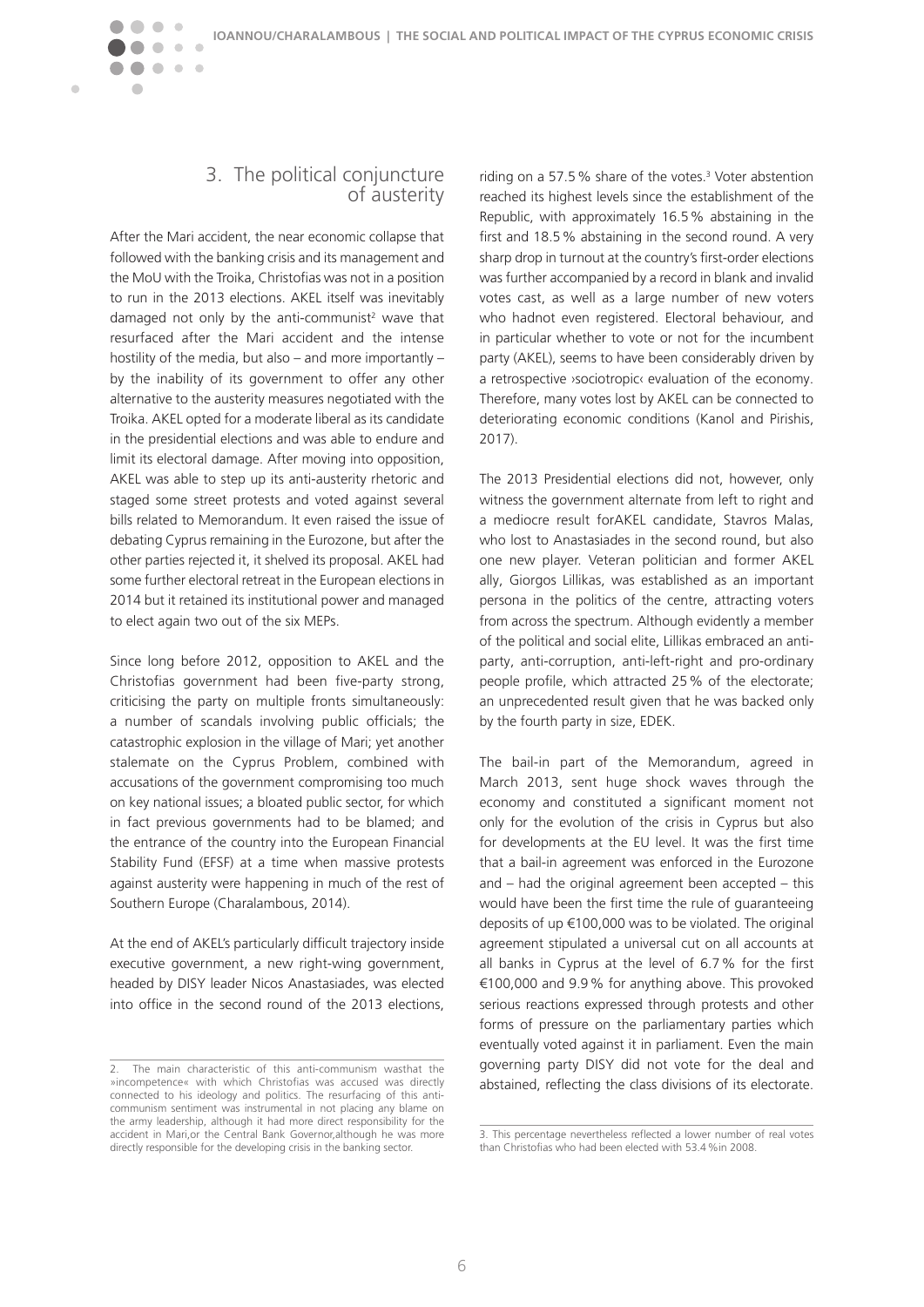After one more week of negotiations, during which the banks were closed, the new agreement reached between the government and the Troika stipulated the closing of the already bankrupted Laiki Bank and its take-over by the Bank of Cyprus (BoC), as well as the restriction of the bail-in to the newly merged entity and to all accounts above €100,000. All deposits at Laiki Bank above €100,000 were practically completely lost, as the final liquidation of its assets is not expected to cover much. All deposits at the BoC that were above €100,000 suffered a »haircut« of 40% being forcibly converted into new shares, as the old BoC shares lost their value.

 $\bullet\bullet$ 

 $\bullet\bullet\bullet$ 

 $\blacksquare$  $\sqrt{2}$ 

 $\blacksquare$ 

 $\sim$ 

This was a relative relief for the majority of the population in Cyprus, but it also prevented an escalation in the loss of confidence in the banking system across Europe. In fact, soon after that the EU strengthened the legal basis of state guarantees on accounts below €100,000. Still, the impact of the bail-in was not restricted to those owning shares, bonds and accounts above €100,000 in the two systemic banks of Cyprus. As many businesses suffered losses, there were further cuts in wages and a reduction of available jobs. With respect to savings, the loss was not restricted to the middle class as many provident and pension funds also suffered losses. Moreover, the capital controls created further liquidity problems that resulted in an additional slowdown of economic activity.

At the social level there was a significant shock in terms of the uncertainty that prevailed and in the sense of insecurity that was widespread for several months, peaking in the two weeks during which the banks were closed. Besides the practical inconvenience and the real economic consequences felt by many thousands, the social shock produced by the bail-in process cannot be overestimated. For many people it brought to mind images of the 1974 war, and that happened not only with lay people, but it was also discussed by politicians and analysts, journalists and specialists. For some months, various previously marginal opinions, such as »exit from the Eurozone« or »move away from the services based economic model«, came to the forefront of the public debate.

The European elections of 2014 were the first elections after the shock, and they gave the opportunity to some new persons with or with no alternative ideas to attempt to enter as candidates and thus to reshape the political system. These elections can be classified as one of the most puzzling contests in the history of second order elections. The incumbent party, Democratic Rally (DISY), was not punished, despite the harsh economic environment in the country, while protest voting affected the opposition more. In fact, the governing party increased its percentages; the European elections in Cyprus both reflected a ›honeymoon period‹ for the incumbent and resonated well with the unprecedented media and political hostility to the previous left-wing government, which clearly drove the vote to a certain extent.

Still, in real numbers, the four main pillars of the party system, AKEL, DISY, DIKO and EDEK, all lost thousands of votes, with EDEK being especially negatively affected. These elections had their part in furthering or consolidating conflict within the two centrist parties, EDEK and DIKO, which subsequently witnessed leadership changes and the composition of their main decision-making bodies. Giorgos Lillikas became a significant player in the 2014 elections, as his then newly established party, Citizens Alliance, polled an impressive 6.8%, winning over votes from the left, right and centre. The far right achieved results multiple times higher than its 2009 polls, rising from 0.2 to 2.7%. This election was in a sense the breakthrough for the far right, signalling the potential for them to enter national parliament in the not so distant future. By contrast, the far-left, bicommunal platform, DRASY-EYLEM, was restricted to 0.9%. Effectively, this result confirmed the diachronic inability to build an alternative to AKEL and to counter its historical organizational advantage. Nevertheless, the result polled by DRASY-EYLEM may also have been the outcome of the group's own strategy, since no sharp distinction between itself and AKEL was established in the absence of polemics against the established left.

Turnout fell by more than 30% since the parliamentary election of 2011 and by approximately 16% since the 2009 European election, representing the continuation of a consistent downward path. Increasing apathy, as manifested in electoral behaviour, suggests voters may have sincerely abstained by expressing their true disappointment with all of the options on offer. The decision to vote or abstain was driven by attitudes towards both domestic institutions, on the one hand, and European/international institutions, on the other. Therefore, the European elections' result partly reflected Cypriots' attitudes towards the European Union (EU)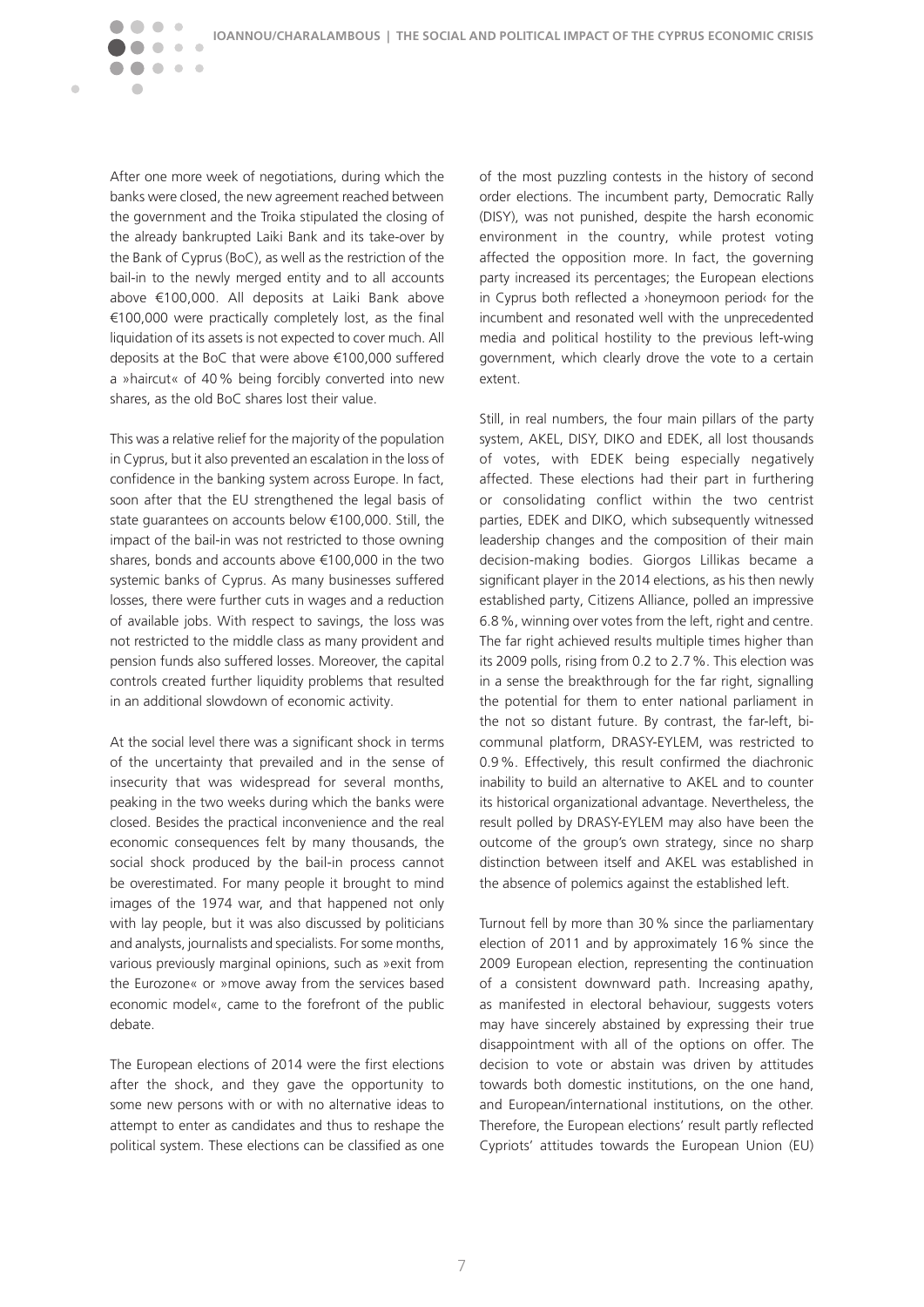and European integration, in turn suggesting that voter criteria were not exclusively national or local (Charalambous et al. 2015).

 $\bullet\quad \bullet\quad \bullet$ 

 $\sqrt{2}$ 

<span id="page-8-0"></span> $\blacksquare$ 

## 4. The end of the emergency period

As Cyprus returned to a positive growth rate with a moderate decline of unemployment, and especially as the Troika support mechanism was already due to expirebefore 2016, there was talk about »the end of the crisis« (Persianis, 2015). Government officials, however, were quick to add that, although the danger of economic collapse was averted, caution was needed and, in order to completely overcome the crisis, »reforms should continue«. Such statements, systematic and emphatic, have two dimensions: one signaling an acknowledgement that the real economy was still underdeveloped, as many of the government's supporters could experience in their professional and domestic environments, and one of capitalizing on the crisis and the left's weaknesses to impose a sort of permanent austerity, legislating more flexibility into the workings of the private market and thus benefiting the upper social strata, with large investments in commerce. The opposition parties pointed at the conditions prevailing at the societal level, such as the increase in poverty and inequality, emigration and a declining living standard, in order to counter the government's narrative of »a success story«, and put forward the narrative of the »prosperity of numbers rather than people«. Obviously, there was stabilization in the economy and the end of the depression withthe return to positive growth rates in terms of GDP. However, there has been little improvement so far in terms of living standards of the overwhelming majority of the population, and although some mild recovery occurred in some socio-economic realms, Cypriot society in 2017 lags far behind when compared to 2009. The construction of the narrative »Cyprus as a success story« can only be based on a selective use of aggregated economic indicators and not a generalized view.

For example, the decrease in unemployment must be seen in terms of the decrease in employment since 2012 as well. Although post-2014, there is a progressive, declining trend in unemployment, the decrease becomes less impressive when actual numbers, rather than percentages, are examined. And this becomes even less impressive when keeping in mind that parttime employment, primarily involuntary, has increased during this period, from 10.7% to 14.3%, while Cyprus remains first in the EU in the proportion of involuntary fixed-term employment (17.1%). Although it is true that the fear of imminent economic collapse has ended and the generalised work insecurity of 2013–2014 has been somehow eased for a significant proportion of the working population, wages have not recovered, relative poverty has increased and so has income inequality. According to Eurostat figures, income inequality in Cyprus measured by the Gini coefficient remained very high, 32.1% in 2016. Cyprus had, among the EU member states, the biggest rise in inequality since 2008, while in 2016, 28.9% of the population is at risk of poverty and social exclusion. Around 10,600 families continued in 2015 to obtain their food from the public food banks. In 2016, Cyprus was the most unequal society in terms of income in the EU after Latvia and Lithuania.

This is a result of the emigration, including several thousand EU and third country nationals, the crisis produced which resulted in a net population decrease.

The crisis also resulted in the significant decline of the number of registered firms as many became inactive and deregistered, while there were also many bankruptcies and voluntary dissolutions. A decline in the propensity of entrepreneurial activity to grow is most evident in the large drop in the number of newly registered firms.

|  |  |  | Table 2: Employed and unemployed per year |  |
|--|--|--|-------------------------------------------|--|
|--|--|--|-------------------------------------------|--|

|                      | 2012    | 2014    | 2016    | $2017*$ |
|----------------------|---------|---------|---------|---------|
| Number of employed   | 385,227 | 362,741 | 363,060 | 379,842 |
| Number of unemployed | 51,515  | 69.547  | 54,010  | 44,965  |

Labour Force Survey, CYSTAT.

\*For 2017, the numbers are estimates based on the 2nd term.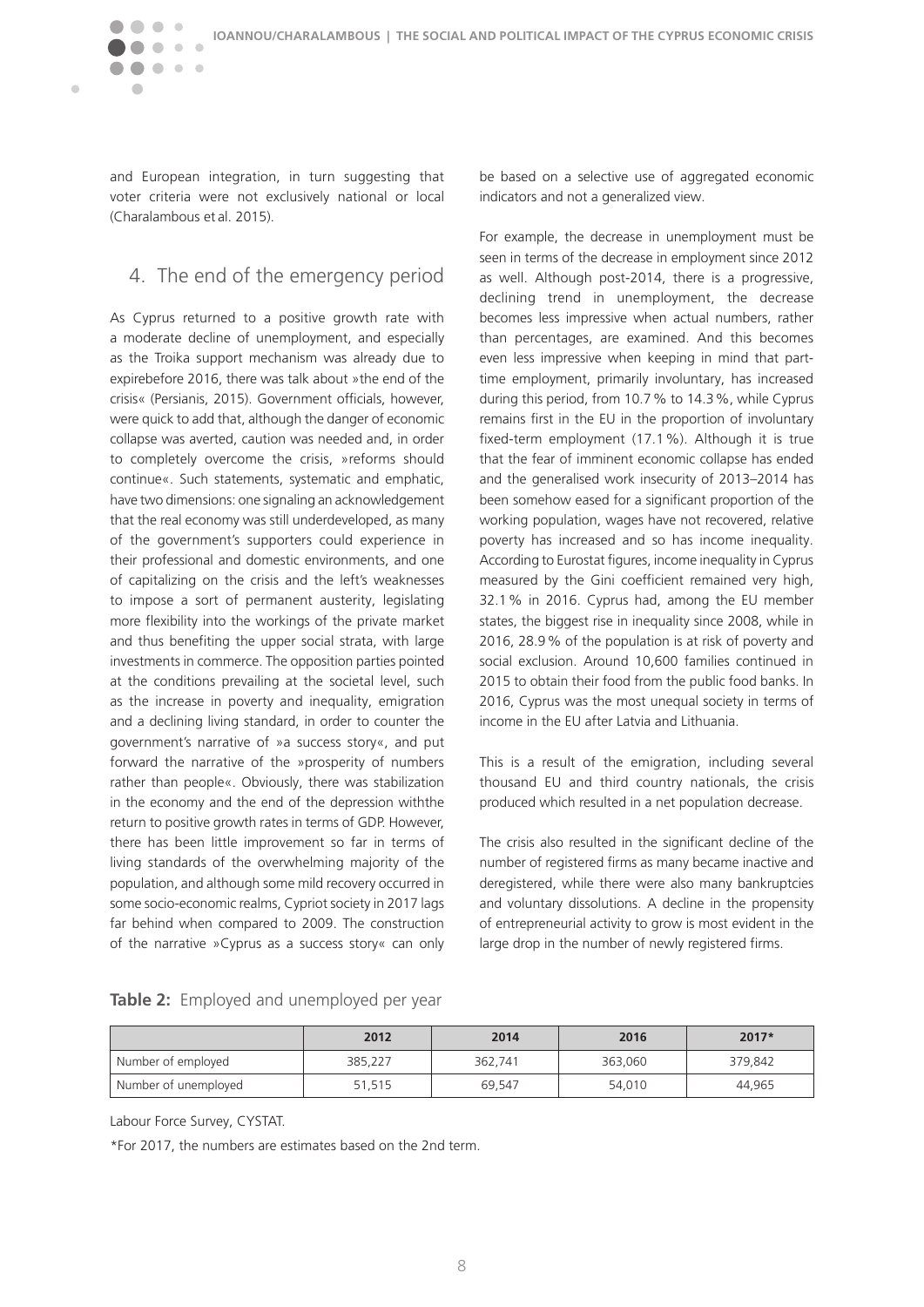

|  | Table 3: Emigration per year |  |
|--|------------------------------|--|
|--|------------------------------|--|

 $\overline{\phantom{a}}$ 

 $\blacksquare$ 

|      | <b>Cypriots</b> | EU and third country nationals | <b>Totals</b> |
|------|-----------------|--------------------------------|---------------|
| 2012 | 1.050           | 17,055                         | 18,105        |
| 2013 | 3,579           | 21,648                         | 25,227        |
| 2014 | 2,106           | 22,048                         | 24,154        |
| 2015 | 1,025           | 16,158                         | 17,183        |

PEO (2017) based on CYSTAT figures.

**Table 4:** Registered and newly registered firms and bankruptcies and closures of firms

|                                                                | 2010    | 2012    | 2014    | 2016    | $2017*$ |
|----------------------------------------------------------------|---------|---------|---------|---------|---------|
| Total number of registered firms                               | 237,372 | 269,345 | 251,748 | 208,493 | 214,757 |
| Number of newly registered firms                               | 19,278  | 17.999  | 11.169  | 13.645  | 9,556   |
| Bankruptcies and voluntary dissolutions of<br>registered firms | 921     | 1.277   | 1.837   | 2,532   | 1.907   |

Company Registrar. Figure for 2017 refers to the period up until 30/9/2017.

The 2016 parliamentary elections, coming literall immediately after the expiration of the MoU between the Republic of Cyprus and the Troika, were a significant indicator of the impact of the crisis and its management on the political system. The actual results of the 2016 elections, as illustrated in Table 5, signalled a state of fluidity and realignment. The governing right-wing party, DISY, could claim a sufficient legitimisation of its austerity policies since 2013 if only because, compared with other parties of the centre-left and centre-right that implemented austerity in post-2008 southern Europe, it has coped well electorally. Capitalizing on the end of the MoU, the party contested the elections with arguments of economic success during its time in office until then.

Left-wing AKEL was punished a second time (the first being the European elections of 2014) for the unpopularity of the Christofias government (2008–2013) and perhaps also for the onset of austerity. DISY lost two seats and AKEL three. EDEK lost approximately onethird of its real numbers and two out of its five seats. Although the pivotal party, DIKO, lost fewer than the other ›big three‹, it retained its nine seats and claimed a ›victory‹. All four parties that have so far constituted the main pillars of the party system in the post-1974 period suffered losses in the tens of thousands of votes since 2011; they lost almost 100,000 votes compared to the previous parliamentary elections.

The big winner of the elections was ELAM, the far-right party that was established in 2008 and has close relations with Greece's Golden Dawn, initially even starting out as a Golden Dawn branch. This is the second main change in the party system. ELAM more than tripled its percentages and more than doubled its real numbers, attracting both those who are positioned on the far right on national and ethnic issues and those who chose ELAM as an alternative or protest vote againstcorruption, establishment politics and austerity.

ELAM benefited from a higher fragmentation of the vote that mostly affected the centre of the political spectrum, in spite of the recent increase in the electoral threshold from 1.08% to 3.60%. If one includes the Greens, then currently ›the centre‹ or the ›in-between space‹ is occupied by five political parties that all happen to be also quite nationalist. There are, therefore, no fewer than six parties (adding ELAM), with a total of approximately 130,000 votes, that position themselves, either implicitly or explicitly, against the bi-zonal, bi-communal federation as a solution to the Cyprus Problem.

Abstention reached 33.6%; the election had the lowest turnout for a parliamentary election in the history of the Republic of Cyprus. The results also documented a rapid deterioration in electoral participation that started after 2001 and now continued with a 13% increase (one in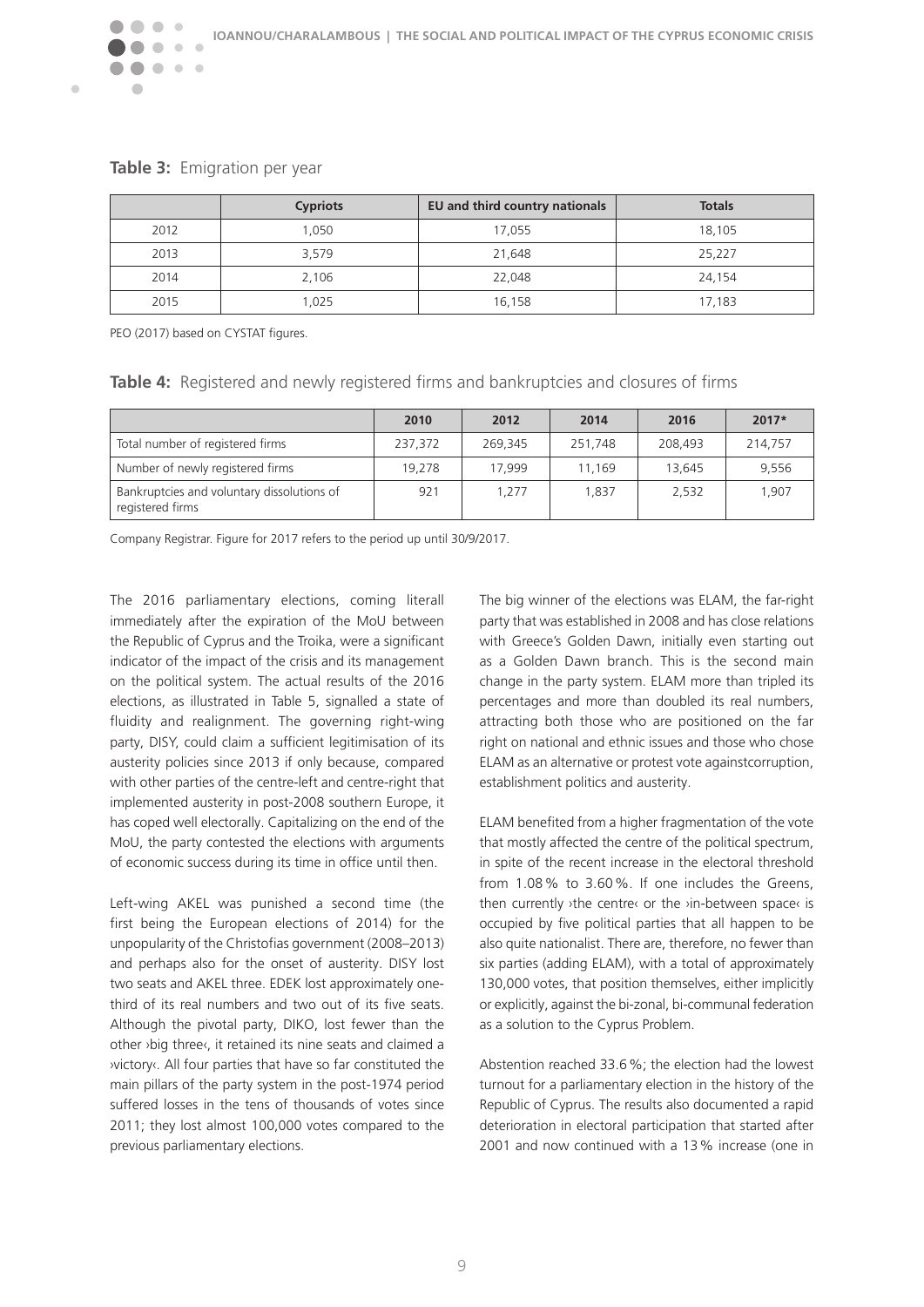| Party                                             | 2016             |      | 2011                     |                          |       |              |
|---------------------------------------------------|------------------|------|--------------------------|--------------------------|-------|--------------|
|                                                   | <b>Votes</b>     | $\%$ | <b>Seats</b>             | <b>Votes</b>             | %     | <b>Seats</b> |
| DISY - Democratic Rally                           | 107,825          | 30.7 | 18                       | 138,682                  | 34.3  | 20           |
| AKEL - Progressive Party of the<br>Working People | 90,204           | 25.7 | 16                       | 132,171                  | 32.7  | 19           |
| DIKO - Democratic Party                           | 50,923           | 14.5 | 9                        | 63,763                   | 15.8  | 9            |
| EDEK - Social Democrats                           | 21,732           | 6.2  | 3                        | 36,113                   | 8.9   | 5            |
| Citizens' Alliance                                | 21,114           | 6.0  | 3                        | $\overline{\phantom{0}}$ |       |              |
| Solidarity*                                       | 18,424           | 5.2  | 3                        | 15,711                   | 3.9   | 2            |
| Greens                                            | 16,909           | 4.8  | 2                        | 8,960                    | 2.2   |              |
| ELAM - National Popular Front                     | 13,041           | 3.7  | $\overline{2}$           | 5,354                    | 1.1   |              |
| Others                                            | 11,217           | 3.2  | $\overline{\phantom{0}}$ | 4,823                    | 1.19  |              |
| Invalid/blank votes<br>(real numbers and %)       | 11,153           |      | 3.1%                     | 13,670                   |       | 3.3%         |
| Abstention<br>(real numbers and %)                | 180,664<br>33.6% |      | 113,216                  |                          | 21.3% |              |
| Registered voters                                 | 543,186          |      |                          | 531,463                  |       |              |

#### **Table 5:** Results of parliamentary elections in the Republic of Cyprus (2011–2016)

Source: Cyprus Ministry of Interior. Figures for Solidarity in 2011 refer to the figures of its predecessor party EVROKO.

eight out of those who voted in 2011 did not vote in 2016). There is a clear case to be made for a crisis of representation. Considering that more than 30,000 new voters did not register to vote, then currently, only about 60% of the population with the right to vote is being represented by the process of election in parliament.

 $\bullet\bullet\bullet$ 

 $\triangle$ 

 $\blacksquare$ 

Change should not be overemphasized in the sense that it is not unlimited. Bipolarism is still substantive, and most of AKEL's losses went to abstention rather than other formations. More importantly, politicians of the establishment still constitute by far the majority in the new parliament. Whether they belong to an old or new party, a left-wing or a right-wing one, experienced and partisan politicians have been the most popular choice among those who voted in the election.

By 2017, a number of popular tendencies reflecting wider European trends in political behaviour can be evidenced in the Republic of Cyprus. Beyond abstention, a general sense of political distrust has emerged, which concerned above all political parties and the national parliament, and then the national government. While the lowest levels of political trust are expressed in parties, the largest drop since the onset of the crisis is evident in the trust in the

national parliament (Figure 3). Still, trust in government, while not fluctuating much, remains consistently below 40%. Overall, a crisis of legitimacy is at stake. The trend was evident before the onset of austerity and is thus not driven exclusively by economic concerns but signals also a deficit in democratic representation that lies deeper than worsening living standards.

Importantly, political apathy is the main social characteristic of the crisis period rather than social contention or mobilization. Where contention has been somewhat evident is mostly sectional trade unions rather than citizen groups and social movements. Several years into the crisis, mass protest has been essentially absent in Cyprus and demonstrations almost exclusively involve those directly and immediately affected by specific policy measures. Hence, a sense of trans-sectional solidarity remains absent from Cypriot patterns of social mobilization. Disillusionment with politicians was aligned to disillusionment with politics as a whole, which has come to be seen as a field of incompetence and corruption. As people, especially the youth, has lost trust in institutions and the political process, indifference and cynicism has stepped in.This process of alienation with politics may have been more pronounced among people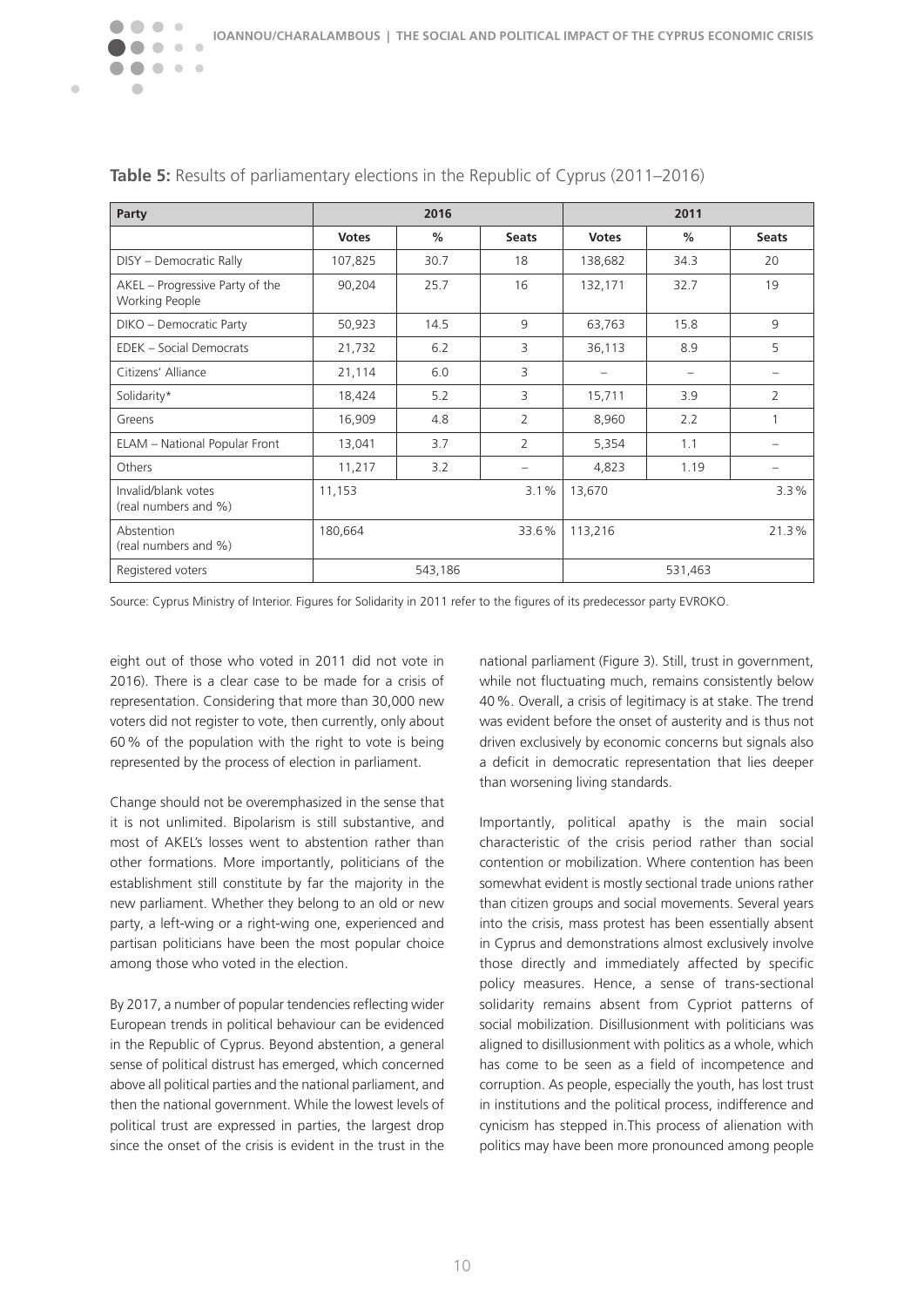without a partisan family background, but the increasing levels of abstention suggest that this has also involved the development of partisan voters who are substantially dissatisfied with the political process as a whole and"deidentify« with parties in the sense of losing a previous psychological bond with an organised political space.

 $\sim$  $\sim$ 

 $\blacksquare$ 

#### **Figure 1:** Political trust in the Republic of Cyprus (2007–2017)



\* Eurobarometer (spring/summer waves)

At the same time, the political and ideological vacuum created as a result of disaffection and withdrawal, has allowed for more simplistic explanations and populist trends to come to the surface. The rise of populism in crisis Cyprus follows the European pattern in some respects, but is neither as spectacular nor as capable to produce fundamental shifts in the existing political dynamics. Still, the right-wing and »centrist« politicians satisfy the main condition of populism in its native Greek Cypriot sense that is used to reveal an identity of demagoguery, a rhetoric devoid of policy or strategic detail. Among the diachronic and multiple appearances of a demagogic rhetorical style in the Republic of Cyprus – flattering of the audience, projecting the blame away, avoiding any sort of reflectivity orself-criticism – stands out not only the figure of the Republic of Cyprus's first president, Archbishop Makarios himself, but also those of other successive Archbishops and clerics patently intervening in politics, as well as the legacies of multiple party leaders across the left-right axis, including Vassos Lyssarides (long-time former leader of EDEK) and Spyros Kyprianou (long-time former leader of DIKO and president from 1977–1988).

These two leading personas of Greek Cypriot politics, Kyprianou and Lyssarides, among others, were personas not because they devised an original political strategy or novel theoretical view on social and political issues, but on the basis of identity-based appeals that spoke of the »just cause« of Greek Cypriots and the »evilness« of Turkish inflexibility, in the attempts to resolve the Cyprus Problem. In fact, even Glafkos Clerides, the historic rightwing leader, famous for his moderation and pragmatism, had occasional populist moments both before and during his presidency. Thus, contemporary leaders, such as Nicholas Papadopoulos, Eleni Theocharous, Marinos Sizopoulos and Giorgos Perdikis, whose parties have currently allied in support of Papadopoulos's presidential candidacy, are effectively continuing a well-established tradition of ethnopopulism rather than constituting a novel development. In so far as all these actors blame a national enemy in the name of the *>Cypriot people*, ›Cypriot Hellenism‹ or the ›Greek Cypriots‹, they combine ethnic with populist appeals (see Madrid, 2012, p. 8) without however embracing an anti-establishment stance, as most of these actors are, for the most part, establishment politicians and key institutional players.

At the same time, the more explicit manifestations of contemporary populist politics in Cyprus, which fit well within the wider European picture, are today to be found on the far right of the political spectrum, which as a political space is only partly reminiscent of the anti-Makarios, authoritarian and ultra-nationalist forces of the 1960s and 1970s. ELAM, the far-right party which was established in 2008 and won two seats in parliament in 2016, is today the most representative example of populism in the Republic of Cyprus, both within and outside the context concerning the Cyprus Problem. As an ultra-nationalist far-right party ELAM has capitalised on the socially deteriorating and politically fluid environment of the post-crisis period in all the ways that are familiar incountries like France, Greece, the UK and the Netherlands. In its repertoire one can find the people exclusively understood (»Hellenes of Cyprus«), the elites (viewed as both internal and external), an emphasized acknowledgement of political disaffection, as well as an urgent call to »wake up« in the midst of decay.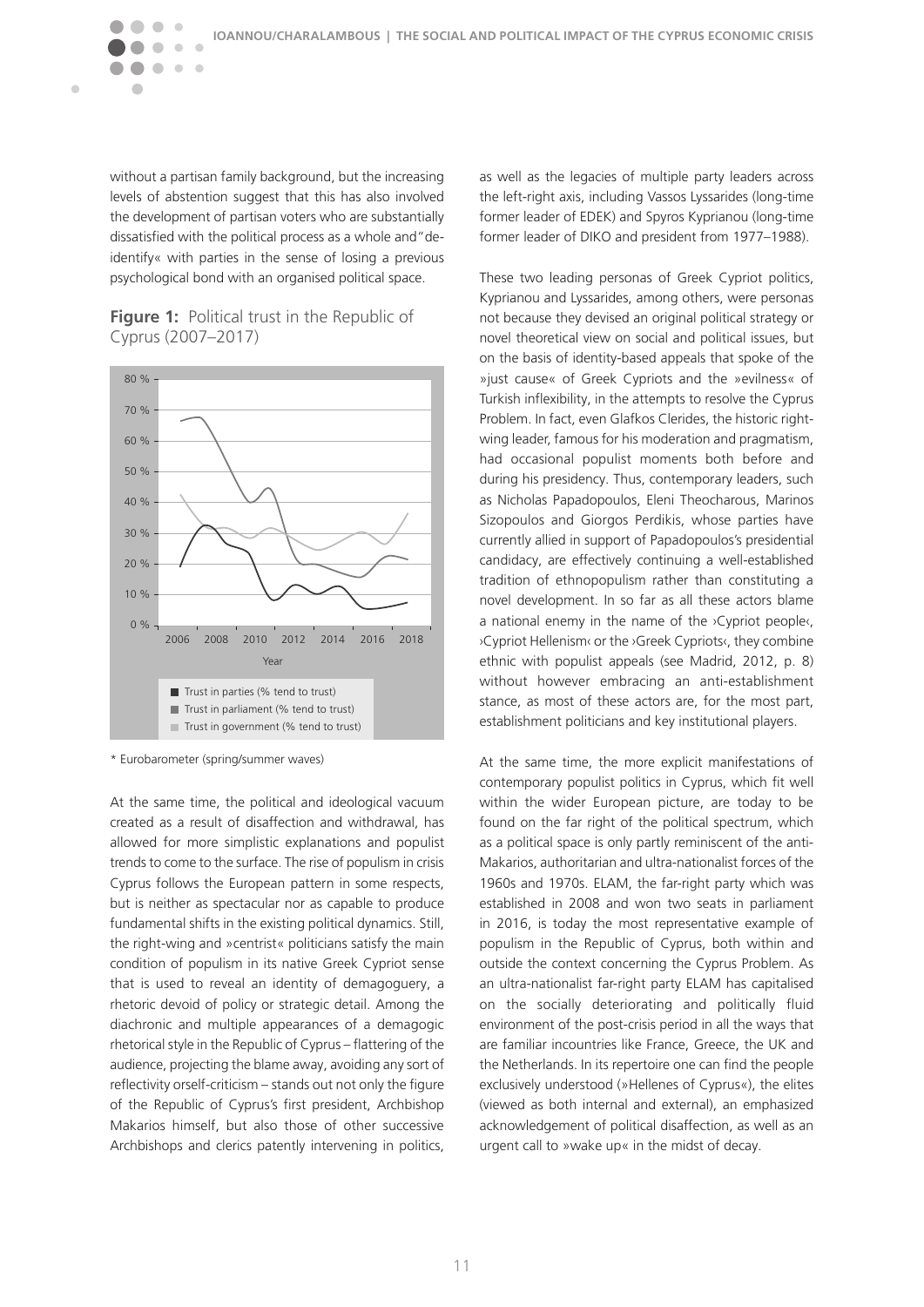Although the chief ideological enemy justifying the party's identity is the ›national enemy‹ (that is, Turkey and the Turkish Cypriots), anti-political establishment rhetoric is now ELAM's key distinctive feature among the Greek Cypriot nationalists. In its rhetoric, the national enemy is more explicitly associated within a larger framework of elitist and oligarchic behaviour of foreign powers and organizations at the expense of the people's desires. In the spirit of populism, for ELAM, the elites are corrupt, incompetent, but in particular working against the interests of the people which populists claim to represent. Internal elites are to be found across the main pillars of the party system, the state and the media, while external elites denote foreign, self-interested and manipulating interventions into the domestic affairs of the country, thus signalling consecutive violations of, and threats to, national (and by extension ethnic) sovereignty.

 $\bullet\quad \bullet\quad \bullet$ 

 $\overline{\phantom{a}}$ 

<span id="page-12-0"></span> $\blacksquare$ 

#### 5. Privatizations, reform of the civil service and the General Health Scheme (GESY)

Because the Cyprus crisis was essentially a banking crisis that developed into a sovereign debt crisis and not a crisis provoked by fiscal deficit and public debt, there were significant differences with respect to its treatment compared to other South European countries, such as Greece. The Troika, of course, suggested analogous sets of measures of state reforms, some of which became preconditions, but the emphasis was placed on the reform of the banking industry rather than the reform of the state. Privatizations for example were initially suggested as a possible means of covering public debt, and then the change of their legal status (that would allow for their privatization) became obligatory. But the actual decision whether or not and if to what extent public utilities were to be privatized was left open. Similarly, the reform of the civil service and the introduction of the General Health Scheme were approved by the Troika but were not set as a precondition for the bail-out programme.

The three main profitable public utilities that were to be privatized were the Telecommunications Authority (CYTA), the Electricity Authority (AIK) and the Ports Authority. Although privatizations are part of DISY's ideological set of principles, as well as a policy that it had attempted during its previous time in government in the late 1990s, in 2013, President Anastasiades had even given a pre-election pledge that he would refrain from doing so. Nevertheless, using the Troika's presence and its recommendations, the government agreed to set the three profitable public utilities on the privatization path by changingtheir legal status as entities. AKEL was firmly opposed, while the rest of the political parties did not oppose the privatization potential in principle but voiced their disagreements concerning the scope, the logic and the form of the bill proposed by the government. The key party holding the balance in the parliament was DIKO, the party traditionally tied to the state and with which most public sector employees and trade unions were affiliated with.

The bill was eventually voted into a framework law on March 2014 as DIKO sided with DISY after significant contention in society and within DIKO. Trade unions staged protests and short strikes and issued many opposing statements. Even though one of the trade union leaders in CYTA was also a leading DIKO member and many of the employees who would be directly affected were DIKO members and supporters, DIKO was not persuaded against voting for the framework law, although it probably played a role in delaying the process in the following years. Indeed, the government was only able to privatize the Ports Authority, as despite its efforts, CYTA and AIK proved more difficult. With AIK there were additional practical issues involved, such as the substantial reform of the organization and the separation of its functional and logistical parts in order to privatize only the former. The trade unions – although supporting various measures of reform in AIK – have resisted having their organisation split into two entities with different proprietary regimes: one involved in production and distribution and the other controlling the infrastructure and the network. They have thus managed to block the government's privatization plan and to push it further into the future through a variety of measures including strikes, protests and appeals to the court. However, even with CYTA, the government proved unable to push through its privatization plan despite its pledges to maintain a series of employee benefits. As with AIK, the unions staged a number of protests, including short duration strikes, and finally the privatization bill was rejected by a parliamentary majority in March 2016.

The only privatization scheme that was completed was that of the Cyprus Ports Authority. The privatization process was partial and gradual and, as with CYTA,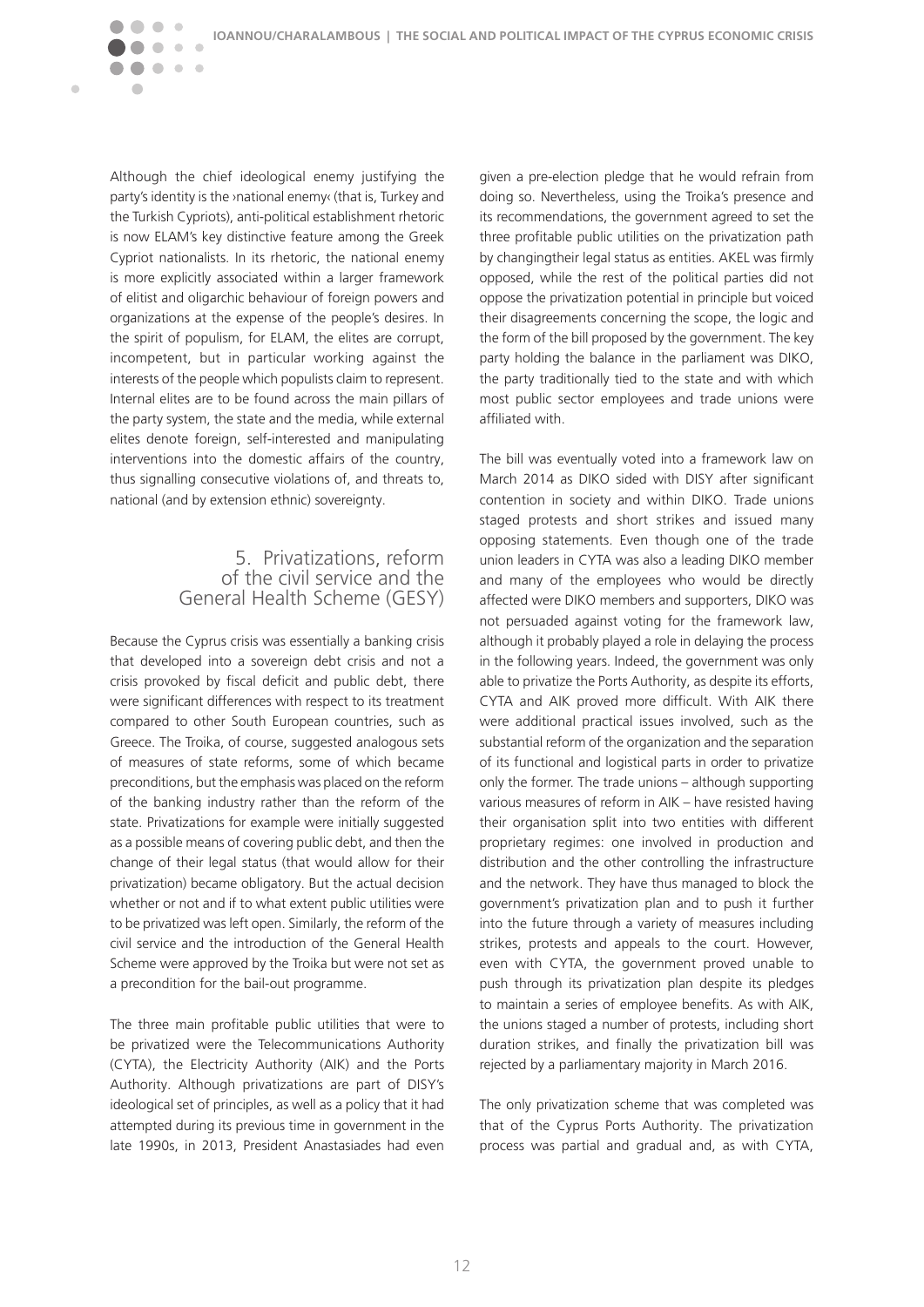it included generous lump sums for the personnel to be made redundant. Although the employees of the Cyprus Ports Authority and the trade unions continued to voice their objections, also staging some protests and strikes, the government was able to proceed handing over the commercial services to a private company. The transition from public to private ownership was, however, particularly troublesome, provoking serious delays in cargo transportation that continued for weeks in early 2017. Eurogate, the private firm running the Limassol port today, introduced new systems and procedures which proved ineffective and costly, provoking reactions not only from the workers and traders directly affected but also from political parties and the Chamber of Commerce itself. Trade unions went on strike as well as resorted to legal measures with respect to the diverging interpretations of the agreement. The Auditor General characterized the deal made between the government and Eurogate problematic, several opposition parties called for the resignation of the Minister while AKEL went as far as to propose the renationalisation of the Limassol port.

 $\sqrt{2}$  $\sqrt{2}$ 

 $\blacksquare$ 

 $\triangle$ 

 $\bullet\bullet\bullet$ 

There was little progress with respect to reforming the civil service despite some agreements having been reached between the government and the main public sector trade union, PASIDY. Although some minor steps were taken with respect to the evaluation of employees, such asthe easing of their transfer from one department to another according to the needs that arose, no major changes have taken place although there is a new agency specifically oriented towards public sector reform. The suspicion that prevails about the sincerity of the government hasalso been reinforced by the many corruption scandals that have surfaced and the conflicts between the government and independent institutions, such as the Attorney General, the Central Bank Governor and the Auditor General. The series of scandals that have taken place since the onset of the crisis were especially noteworthy in terms of numbers, alleged legal violations as well as the positions of the individuals involved.

Beginning with the bail-in in 2013, it was revealed that several persons, including President Anastasiades' family members, had privileged information and were able to transfer money abroad immediately before and during the period in which all bank transactions were frozen (16/3/2013 – 28/3/2013). Middle-ranking politicians from various parties were found implicated

in corruption scandals in municipalities and semi-public organizations, and bankers and state officials were forced to resign. Formertop politicians, such as Christodoulos Christodoulou and Dinos Michaelides, were sent to jail in Cyprus and Greece respectively for past corruption cases that were revealed. Several scandals are currently still under investigation, while some others reached the public sphere but without hard evidence and/or political will of the state to act. The biggest scandal of historic magnitude has been the conviction and sentencingof the Deputy Attorney General in 2017 for several cases of corruption and abuse of authority. The significance of these developments lies in the fact that they might also disrupt the broader domestic tradition which has so far allowed politicians to behave and act with a sense of impunity.

The General Health Scheme had a turbulent path. Although the general plan, based on the initial 2002 law, was ready in2010, there were serious delays in deciding the details, and, most importantly, the political will to enforce it was absent. Although its implementation was originally included in the Memorandum of Understanding with the Troika, Anastasiades' government asked for and gained a postponement until the end of the Support Programme in order to better plan the transition and take final decision on some of its aspects, such as financing the scheme and managing the labour issue. This allowed the various organized interest groups that were opposed to it to step up their campaign against the General Health Scheme as planned and to demand the government reconsider some of its aspects or even change its philosophy. Some high-ranking public sector doctors who own private clinics questioned the organizational logic on which it was based. Simultaneously,private health insurance companies and their associations, soon followed by the Employers' and Industrialists' Association (OEB) and, to a lesser-extent, the Chamber of Commerce (CCCI), the second employers' association, suggested a multi-insurance rather than a single-insurance scheme and lobbied the government and the parties extensively. Although the Finance Minister sided with these interest groups and proceeded to call for further studies,which would delay the scheme's implementation, as well as to make public statements in favour of the multiinsurance scheme that would allow the private insurance companies to play a role in the General Health Scheme, the reaction from most civil society groups and political parties led the president and the head of the political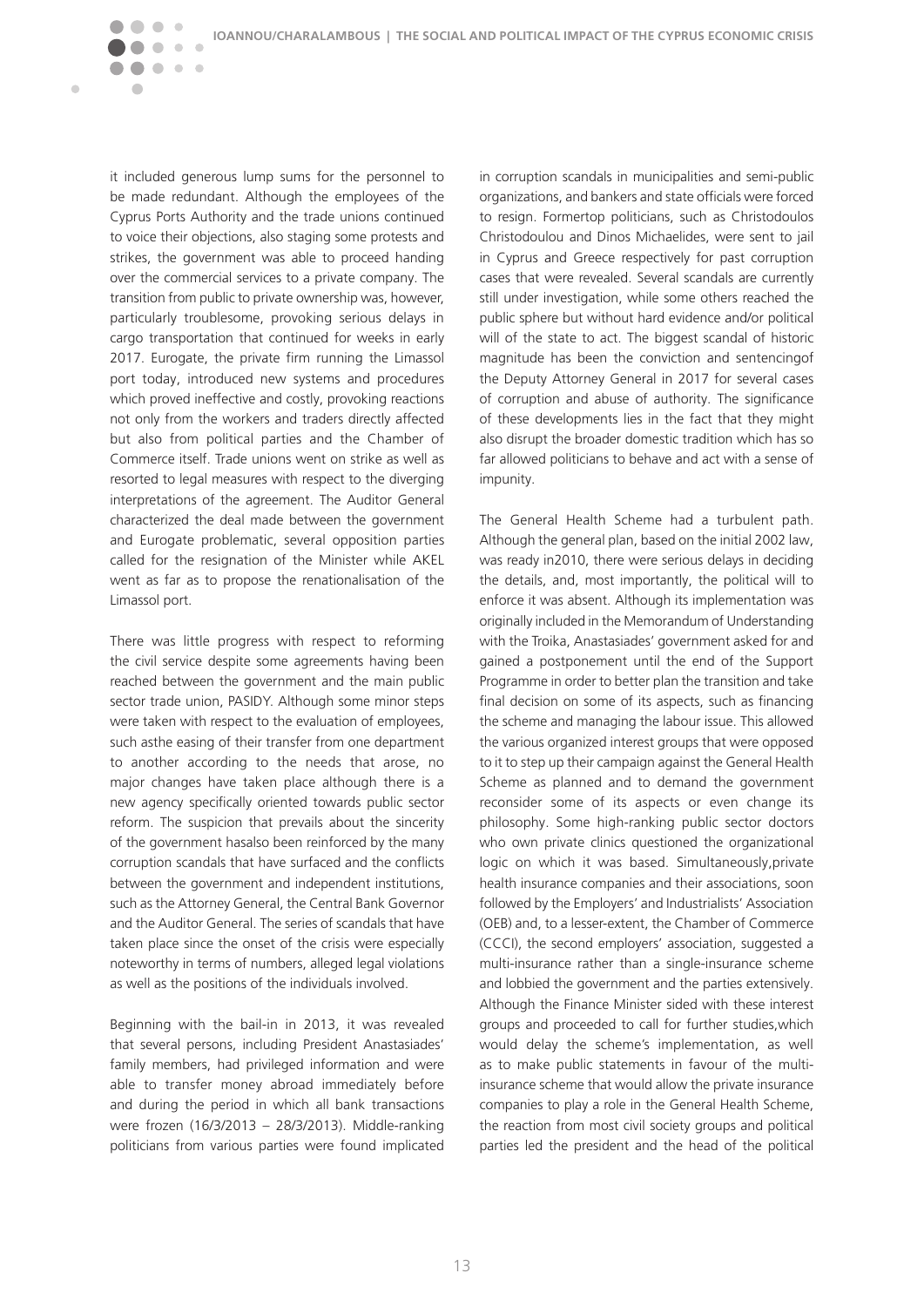<span id="page-14-0"></span> $\bullet\quad \bullet\quad \bullet$ 

 $\blacksquare$ 

 $\sqrt{2}$ 

 $\bullet\bullet$ 

parties to an unanimous political decision in 2016 to proceed as originally planned.

The last issue that came to the forefront as a factor delaying the General Health Scheme for another year was the scale of contributions from the different parties. Eventually, an agreement was reached stipulating 2.65% would come from employees, 2.9% from employers, 4.7% from the state, 4% from the self-employed and 2.65% from pensioners and rentiers. The trade unions and CCCI, on behalf of the employers, compromised on a higher contribution than the one originally decided on in order to avoid further delay, while OEB alone insisted on its position for an equal employee-employer contribution and deserted the dialogue. Although rumours about overturning the bill in parliament through proposals for alterations were dominant in the public sphere, the firm stance of the Health Minister probably played its role in ensuring that the bill was finally passedin parliament in 2017. The implementation of the system is expected to start in 2018.

### 6. The labour market and labour relations

In the crisis years, there was a significant devaluation of labour. Real wages dropped on average by 22%, and purchasing power returned to the levels of the mid-1990s (INEK-PEO, 2014). Wages however did not decline uniformly across sectors and labour force groups. Different sectors were affectedto different degrees and in different ways, while as a general rule it was the new entrants into the labour market and the recently hired employees that bore the brunt of the crisis, with the youth being over-represented in this group. Due to Cyprus's voluntarist economy, whereby collective agreements are not part of the law, wages in the private sector were not cut by law in the context of the Memorandum with the Troika as it was the case in the public sector. They were not cut via legislative changes (as was the case in other countries) but cut as a result of unilateral employer action or as a result of collective or interim collective agreements between employers and trade unions

The sudden massive rise of unemployment and youth unemployment, from 5.4% and 13% in 2009 to 16% and 32.3% respectively in 2015 (Ioannou and Sonan, 2016), was the most important development in the labour market and shapes the prevailing conditions. Not only did it exert huge pressure on the wages of those in employment, but it also expanded irregular employment (fixed-term, part-time and other essentially precarious employment regimes) and diffused the feeling of insecurity to broader sections of the labour force, including the well paid and more secure segments (Soumeli, 2014; Ioannou, 2016; Trimikliniotis, 2016). More importantly, it normalized and more or less institutionalized low starting wages in all jobs and parttime, low paid publically subsidized employment through the various schemes aiming to combat unemployment and youth unemployment.

With respect to unionized workers in the private sector, the main development and general trend during the crisis years was freezing or not renewing collective agreements and making special or interim agreements that stipulated reduced salaries and most often reduced other indirect monetary benefits, such as employer contributions to welfare and provident funds (Ioannou, 2016; PEO, 2017). It is important to note that there was no collapse of collective bargaining despite the pressures it faced and the reinforcement of pre-existing trends, such as decentralization, declining coverage and control of collective agreements and, of course, deteriorating conditions (Ioannou and Sonan, 2018 forthcoming). Gradually, as economic growth returned, the overwhelming majority of the collective agreements pending at the end of 2016 were renewed. According to PEO, while assessing its »dynamic offensive« launched in its extraordinary December 2015 conference, in more than half of those agreements, the trade unions managed to take back either fully or partially the wage and benefits cuts agreed during the crisis (PEO, 2016).

The most significant development with possible structural consequences has been the framework agreement reached in the semi-public sector which was then followed by a similar agreement in the public sector proper. This agreement between the trade unions and the government, made in January 2017, instituted a mechanism whereby a ceiling will be enforced in the percentile salary increases at the level of the nominal GDP. The framework agreement and subsequently the collective agreements cover the period 2015–2018. This takes place after the failure of the government to push through legislation to make this mechanism a permanent and automatic one in the public sector.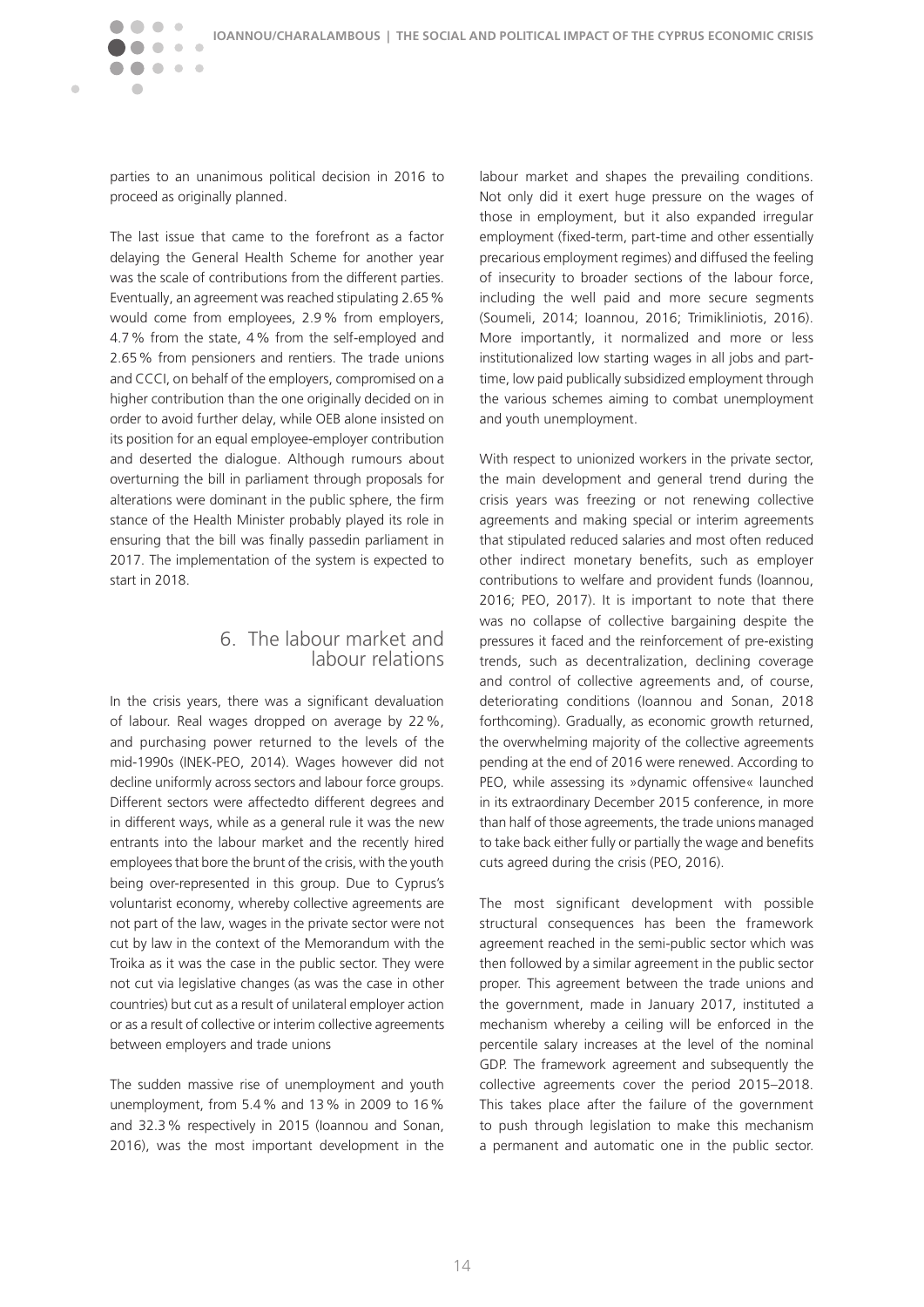Although PEO and SEK in the semi-public sector and then PASIDY in the public sector saw this as a compromise worth making, the rest of the public sector unions (the smaller trade union ASDIK, the nurses' union PASINO and the education unions, which were excluded from the negotiations) opposed the agreement seeing it as unfair and unbalanced and threatened legal measures.

 $\bullet\bullet$ 

 $\overline{a}$ 

<span id="page-15-0"></span> $\blacksquare$ 

 $\bullet\quad \bullet\quad \bullet$ 

#### 7. Conclusion: social inequality, brain drain and disengagement?

Social inequality rose steeply during the crisis in Cyprus, accompanying the steep rise of unemployment in general and youth unemployment in particular, as already mentioned earlier. It must also be stressed that long term unemployment, in which Cyprus is again number one in the EU, is the most serious type of unemployment, as it implies primarily a structural form. The social consequences of unemployment, although already evident, have not yet exhausted their impact. Cyprus has been converted, during the crisis, from a country of immigration to a country of emigration, placing it in first position in the EU in terms of population decline in general and labour force contraction in particular. This is related to the structural unemployment prevailing in Cyprus, placing the country at the forefront of long-term unemployment in the EU. Emigrating is never an easy decision and many persons prefer to work in jobs much below their skill levels and qualifications and to earn low salaries rather than emigrate. Yet, as the situation began to stabilize without substantial improvement, emigration became an increasingly rational choice for many, especially the younger and more highly educated people, resulting in considerable brain drain from Cyprus.

On the social policy realm, besides the overall shrinking of welfare budgets (for education, research, health, etc.), the most significant change was the introduction of the Minimum Guaranteed Income scheme (GMI). The idea behind it was to improve efficiency and to unify the various welfare benefit schemes in operation, which were considered to be fragmented. A comprehensive social governance was thus decided on and a single welfare benefit administration service was created with an appropriate national registry and other control and check mechanisms. The GMI Scheme, which ultimately replaced the public assistance benefit, was implemented in July 2014 with the aim to provide assistance to

individuals and families that cannot, despite their efforts, gain enough income to support themselves. Although the GMI Scheme increased the number of persons eligible for public assistance, its criteria, procedures and strict implementation process rendered it effectively a measure of managing poverty rather than dealing with it and has been frequently criticized as being insufficient. The government is very proud of the GMI and seeks ways to also use it as a labour market instrument through which it can deal with »voluntary unemployment«, by obliging recipients to attend training schemes and accept temporary jobs togain work experience.

Despite the crisis having a severe impact on the social fabric, the political and system legitimacy and the economic prosperity of the majority of the population, there were limited reactions and generally a low level of unrest in Cyprus society. At the political and professional levels, conflict did happenand has been taking place with increased intensity; yet again, this was neither analogous to the intensity of the social dislocation nor corresponded to it. At the same time, movements do exist and more participatory practices have been adopted and are enacted daily outside of political parties. Nevertheless, they have a marginal role in shaping the agenda and exerting pressure on the political system, let alone effecting significant change. The only exception to this is the occasional public opinion outbursts through social media or on radio shows regardingindividual cases that have moderate success in opening issues or pushing politicians into taking a stance.

Furthermore, the collapse of the peace process, which has been on-going since 2008, at the Conference for Cyprus in Switzerland in 2017, and the significant blow that had for the potential reunification of Cyprus on a federal basis is already producing negative results. Nationalism is being further strengthened, serving not only as an outlet to the pressures of the crisis, but also as a means of managing the de facto partition and ethnic antagonism which is being seen more and more as a quasi-permanent state of affairs.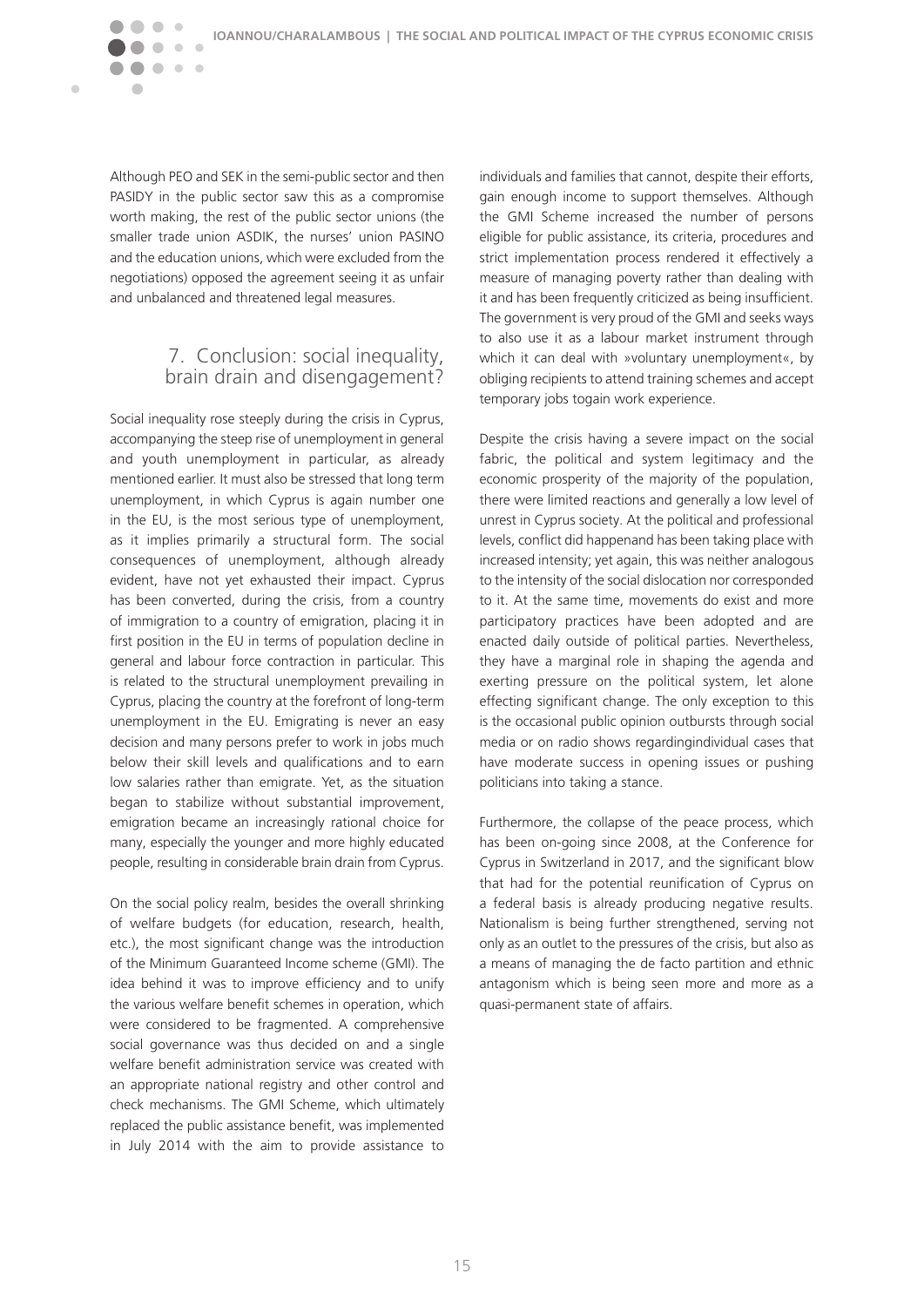<span id="page-16-0"></span>

Ċ

## **References**

**Charalambous, G.** (2014) *Political Culture and Behaviour in the Republic of Cyprus during the Crisis,* PRIO Cyprus Centre Report, 2/2014.

**Charalambous, G., Papageorgiou, B. and Pegasiou, A.** (2015) ›Surprising elections amidst exciting times? Of proxies and second order events in the Cypriot European Elections 2014‹, *South European Society and Politics,* 20(3): 403–424.

**Charalambous, G. and Ioannou, G.** (2015) ›No Bridge over troubled waters: the Cypriot Left heading the government: 2008–2013‹, *Capital and Class,* 39(2): 265–286.

**Charalambous, G. and Ioannou, G.** (2017) ›Party-society linkages and contentious acts: Cyprus in a comparative South European perspective‹, *Mobilisation: an International Quarterly,* 22(1): 97–119.

**Cyprus Institute of Labour of the Pancyprian Federation of Labour** (**INEK-PEO)** (2014) Έκθεση για την οικονομία και την απασχόληση*,* [Report on economy and employment], online at: http://www.inek.org.cy/index.php.

**Ioannou, G.** (2015) ›Labor force fragmentation in contemporary Cyprus‹, *WorkingUSA: the Journal of Labor and Society,* 18(4): 595–612.

**Ioannou, G.** (2016) ›Employment in crisis: Cyprus and the extension of precarity«, in C. Schierup and M. BakJørgensen (eds.) *Politics of Precarity: Migrant conditions, struggles and experiences* Brill/Haymarket, pp. 138–159.

**Ioannou, G. and Sonan, S.** (2016) *Youth unemployment in Cyprus: an examination of the »lost generation«,* Friedrich Ebert Stiftung Study.

**Ioannou, G. and Sonan, S.** (2018 forthcoming) >Collective bargaining in Cyprus‹, in J. Waddington, T. Muller and K. Vandaele, (eds.) *Collective bargaining institutions and process in Europe,* Brussels: ETUI.

**Kanol, D. and Pirishis, G.** (2017) ›The role of voters‹ economic evaluations in February 2013 presidential elections in the Republic of Cyprus‹, *[Comparative European Politics](https://link.springer.com/journal/41295)*, 15(4): 518–532.

**Madrid, R. L.** (2012) *The Rise of Ethnic Politics in Latin America*. Cambridge: Cambridge University Press.

**Pancyprian Federation of Labour** (PEO) (2011) Τι περιλαμβάνει το τρίτο πακέτο. Σημείωμα. [What is included in the 3rd Package] Note, December 2011.

**Pancyprian Federation of Labour** (PEO) (2016) Ανακοίνωση Γενικού Συμβουλίου ΠΕΟ [Announcement of PEO General Council], 28 November 2016.

Pancyprian Federation of Labour (PEO) (2017) Έκθεση Δράσης για το 26ο Συνέδριο [Action Report 26<sup>th</sup> Conference]. **Pegasiou, A.** (2013) ›The Cypriot Economic Collapse: More Than a Conventional South European Failure‹, *Mediterranean Politics,* 18(3): 333–351.

**Persianis, M.** (2015) *Cyprus: Bleak recovery and signs of hope,* Friedrich Ebert Stiftung Study.

**Soumeli, E.** (2014): *Cyprus: Changes to wage-setting mechanisms in the context of the crisis and the EU's New Economic Governance regime,* online at: http://www.eurofound.europa.eu/eiro/studies/tn1402049s/cy1402049q.htm.

**Trimikliniotis, N.** (2016) ›New forms of employment in Cyprus‹, in R. Blanpain and F. Hendricks (eds.) *New forms of employment in Europe,* Alphen aan den Rijn: Wolters Kluwer.

**Yannakourou, S.** (2016) Κυπριακό Εργατικό Δίκαιο*,* [Cyprus Labour Law], Athens: Nomiki Vivliothiki.